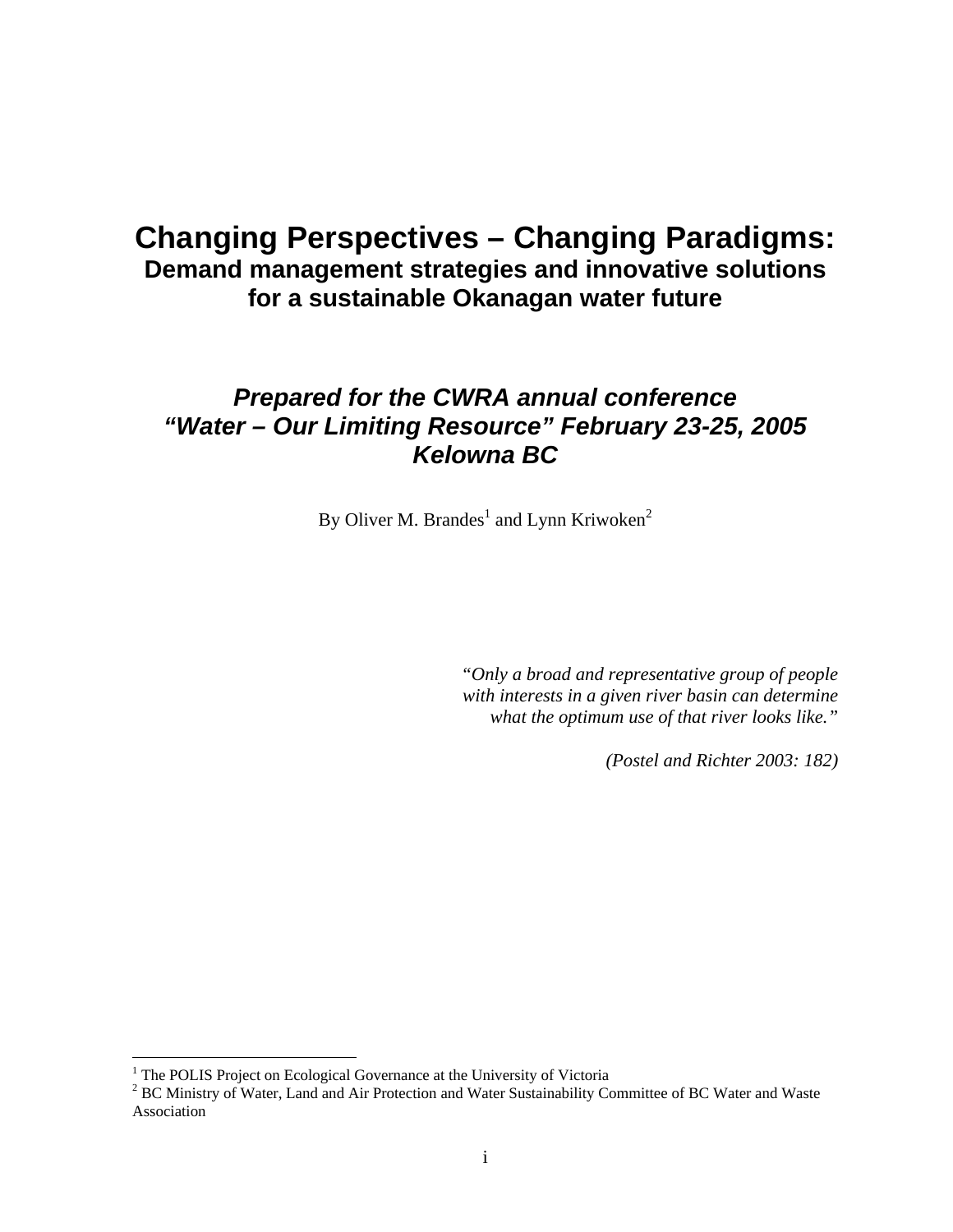#### *Abstract*

Water is vital to British Columbia's long-term prosperity—it is the foundation of our economy and growing communities, and is essential for a healthy environment. Despite its critical importance, water is undervalued and often wasted. People perceive it to be an abundant and virtually limitless resource. This myth of abundance is entrenched even in water-stressed areas such as the Okanagan, where drinking water supplies are at risk, conflicts among water users are common, economic opportunities are threatened, and aquatic ecosystem health and fisheries are declining. Population growth, coupled with the uncertain, yet increasingly evident impacts of climate change, will only increase these challenges in the future.

Water conservation and demand management are critical components in a lasting long-term and sustainable approach. Demand management offers a genuine win-win solution, as communities can reap both environmental and economic dividends from reducing water use.

To demonstrate that conservation is the next best source of "new" water in regions where supply is limited, this paper outlines leading national and international demand management approaches. Included in this discussion are some of the critical factors for success, such as setting meaningful targets and promoting early adopters and innovative solutions.

The success of demand management in the Okanagan requires both the involvement of water users and the use of strategic planning to provide the appropriate mix and timing of measures for the region. Addressing this complexity and overcoming the barriers that limit the adoption of demand management are critically important. Beyond this, the paper provides a blueprint for dialogue and change by outlining a soft path water management approach for the Okanagan Basin.

This paper will demonstrate the need for people with diverse skills and expertise from across the region to animate the debate and create a shared Okanagan vision. Ensuring lasting solutions requires changes in beliefs, attitudes and opinions about water and draws on innovative tools and best practices from elsewhere to create a basin-wide, comprehensive and integrated "made in the Okanagan" approach.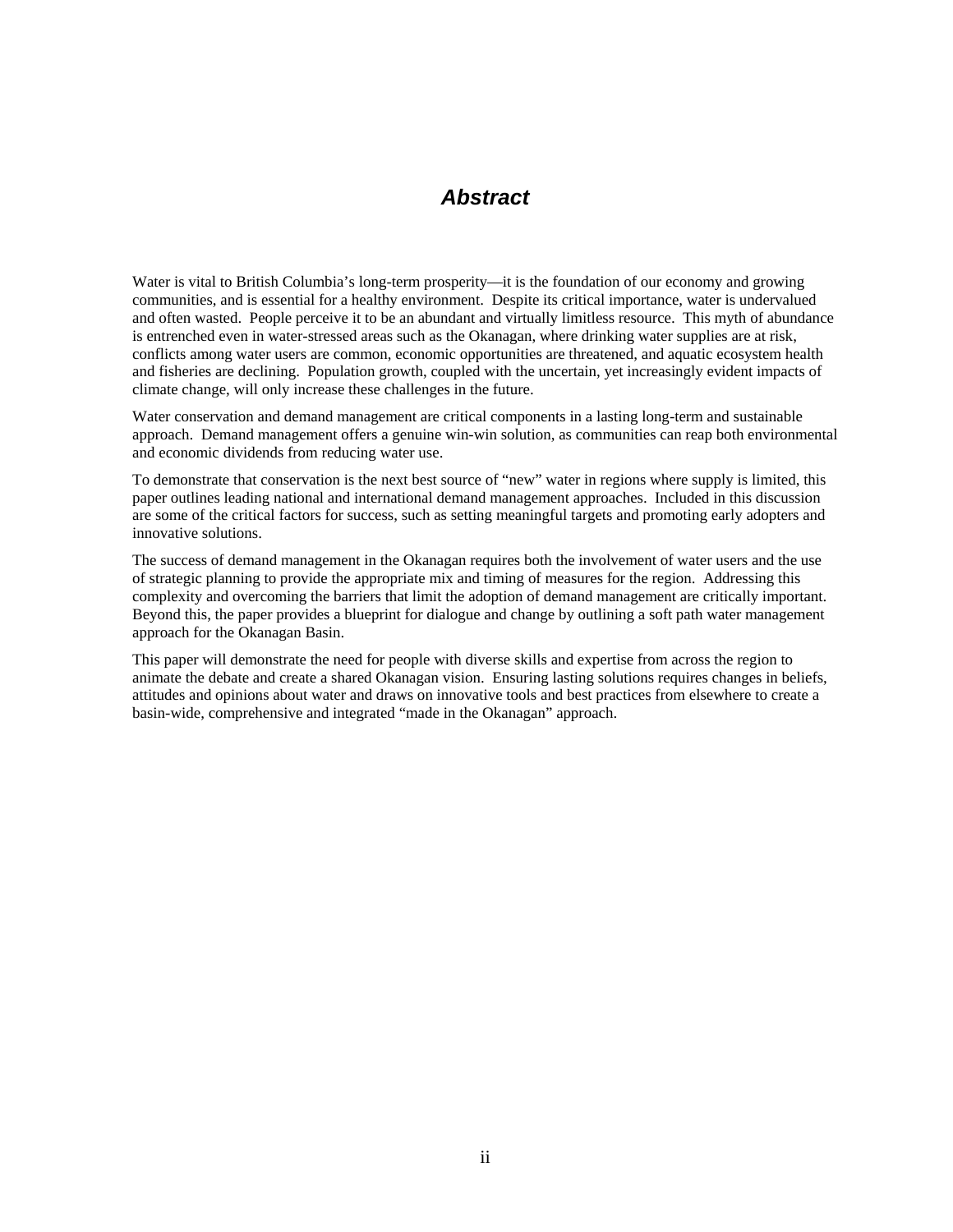## **Table of Contents**

| 1. |                                                                           |  |  |  |  |  |  |
|----|---------------------------------------------------------------------------|--|--|--|--|--|--|
|    | 1.1                                                                       |  |  |  |  |  |  |
|    | 1.2                                                                       |  |  |  |  |  |  |
|    | 1.3                                                                       |  |  |  |  |  |  |
| 2. | Being Innovative – promoting and learning from the early DSM adopters     |  |  |  |  |  |  |
|    |                                                                           |  |  |  |  |  |  |
|    |                                                                           |  |  |  |  |  |  |
|    |                                                                           |  |  |  |  |  |  |
| 3. |                                                                           |  |  |  |  |  |  |
|    | 3.1                                                                       |  |  |  |  |  |  |
|    | Who's involved - governance is more than just government 14<br>3.2        |  |  |  |  |  |  |
|    | 3.3                                                                       |  |  |  |  |  |  |
| 4. |                                                                           |  |  |  |  |  |  |
|    | Options for improving agricultural on-farm irrigation efficiency and crop |  |  |  |  |  |  |
| 5. |                                                                           |  |  |  |  |  |  |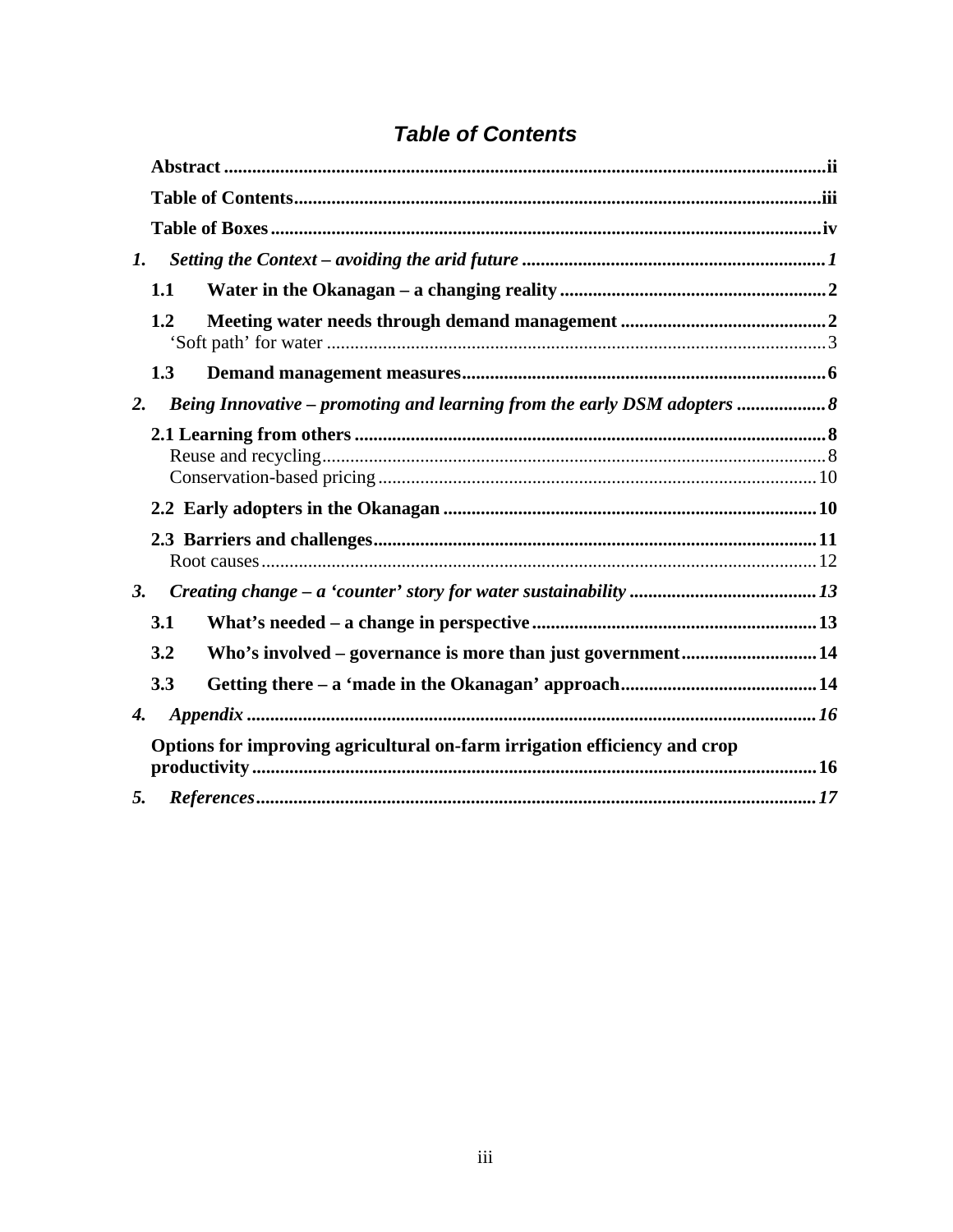# **Table of Boxes**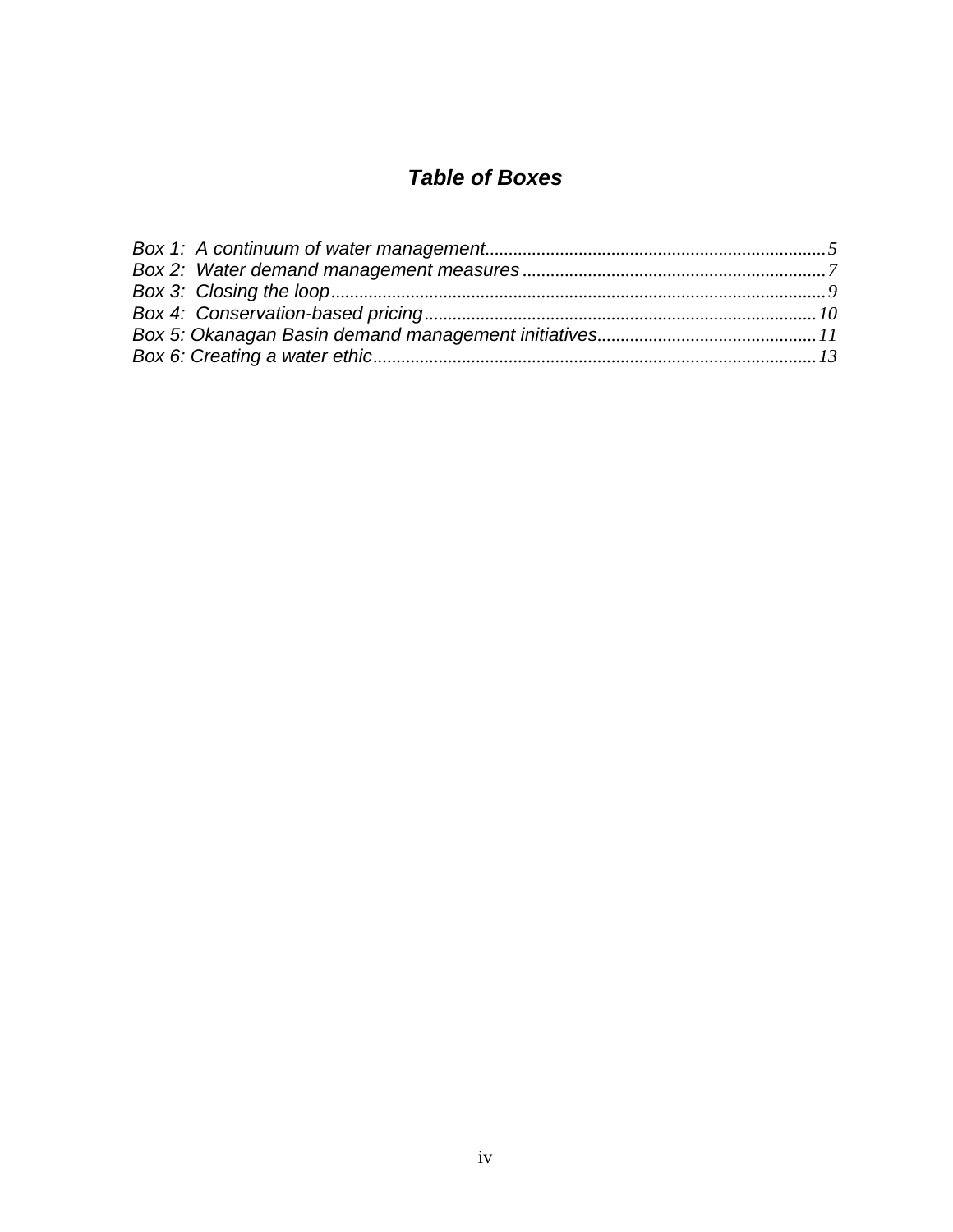# **1. Setting the Context – avoiding the arid future**

"*Water will become Canada's foremost ecological crisis early in this century.*"

(Schindler 2001)

Water is vital to British Columbia's long-term prosperity. Despite its critical importance, people perceive water as a virtually limitless resource. This myth of abundance is entrenched even in water-stressed areas such as the Okanagan, where drinking water supplies are at risk, conflicts among water users are common, economic opportunities are threatened, and aquatic ecosystem health and fisheries are declining.

Population growth in the Okanagan Basin, coupled with the uncertain, yet increasingly obvious, impacts of climate change, will only increase these water supply challenges in the future. Widely held misconceptions or assumptions that the Okanagan Basin possesses an abundance of available water have been replaced by pressing reasons to improve the region's water management for the future.

Water conservation and demand management are critical components of a long-term and sustainable approach. Demand management offers a genuine win-win solution, as communities reap both environmental and economic dividends from reducing water use.

Demand management includes a variety of measures, such as conservation-based pricing, water conserving plumbing fixtures, efficient drip irrigation for all outdoor watering (including stocks, crops, turf and gardens), and water reuse and recycling. Projecting how much water can be saved and made available to meet future water needs is simple enough and ample evidence exists, even within the Okanagan Basin, to support the use of demand management measures.

However, achieving water savings through demand management does not just happen. It involves changes in perspectives and practices. It requires institutions to creatively manage and accelerate the adoption of more sustainable practices. To help realize this change, various critical factors for success have been identified—including the need for a *shared vision for the Basin*, the importance of *knowledge* about current and future supply limits, *adaptive institutions* to create solutions and lead innovation, and the critical importance of relentless *education* to create a lasting water ethic.

Action on each of these critical factors is necessary to achieve water sustainability in the Okanagan. Only when demand management is implemented within a comprehensive, basinwide, and integrated framework will the full suite of innovative solutions be possible—and the potential for a fundamental shift in attitude and perspectives occur. This is the potential of a "soft path" approach to water management.

In this context, the challenge of dealing with growing population, changing climate, and water supply limitations becomes an opportunity to embrace innovation and realize a sustainable future for the region's water.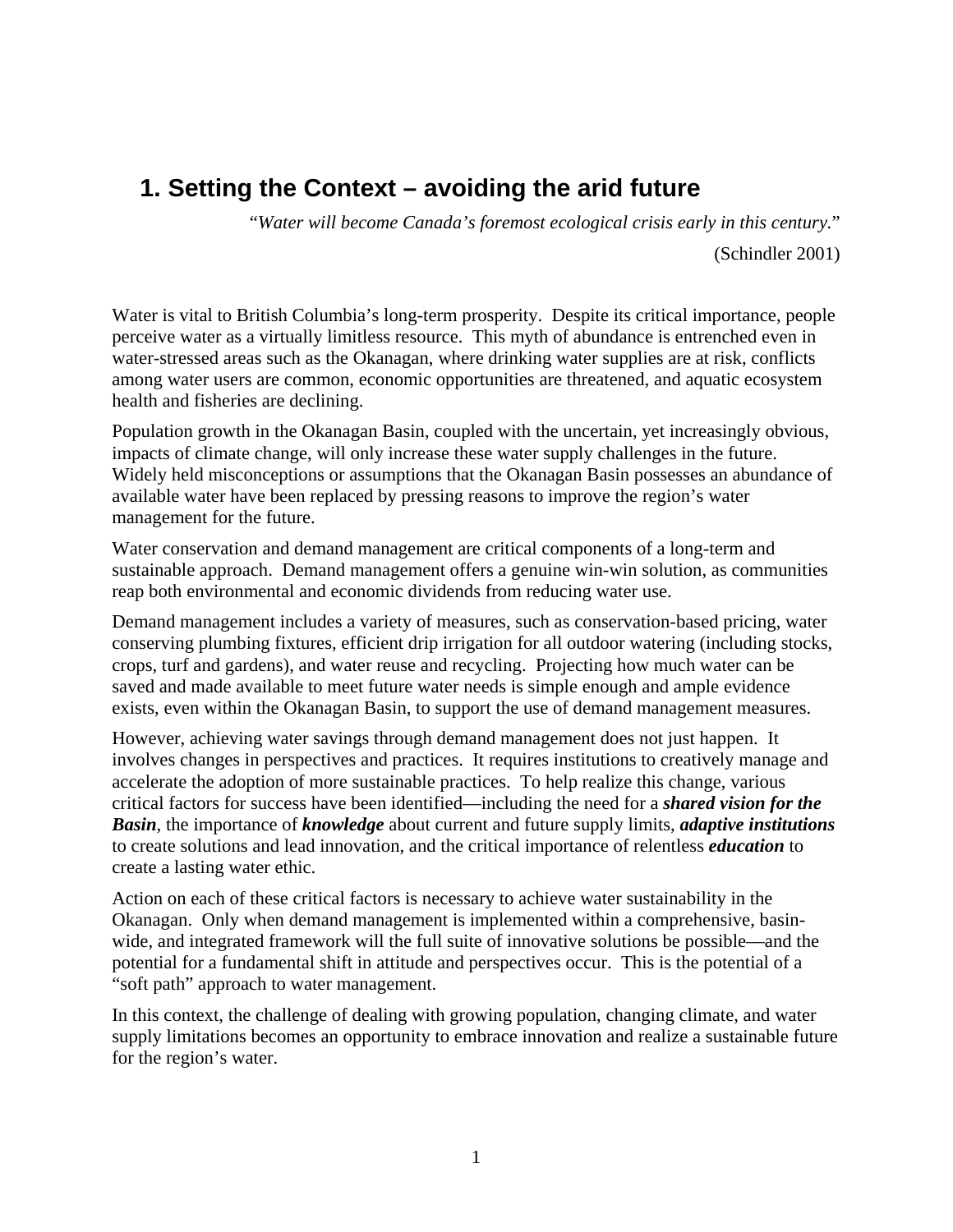### *1.1 Water in the Okanagan – a changing reality*

Much of the Okanagan is arid or semi-arid. The climate is changing; the population is growing,  $3<sup>3</sup>$ the agriculture economy is expanding, $4$  and water supply conditions are shifting (Cohen et al. 2004).

In the Okanagan, a changing climate puts significant stress on water supplies. Cohen et al. (2004: 2) suggest that many water supply systems in the Okanagan may not be able to meet future projected demands based on their current supply capacity. Water has always been, and will continue to be, critical to the region's future. But with these significant changes, future perspectives and approaches to water management must evolve if the region is to remain prosperous.

Managing water demands is an effective way of dealing with the current reality and future uncertainty associated with climate change and population growth. A comprehensive and integrated planning process that promotes a suite of locally appropriate demand measures should be the central focus of what Cohen et al. (2004) calls an "adaptation portfolio." Such an adaptation portfolio should also include improved planning for droughts and severe floods, improved water quality protection, and better monitoring. These adaptation options are considered "no regret" options that provide benefits regardless of climate change impacts (Dolan et al. 2000; Cohen and Miller 2001; Schindler 2001; Environment Canada 2004; Natural Resources Canada 2004).

Collectively, such an adaptation strategy is the best way to reduce the vulnerability that may face the Okanagan, and to meet the wide range of environmental, social, and economic objectives within the region. In particular, water demand management and capacity for institutional flexibility are critical hedges against an uncertain water future (Brandes and Maas 2004).

### *1.2 Meeting water needs through demand management*

 $\overline{a}$ 

Managing water demands to meet water needs is part of a broad continuum of water management paradigms (see Box 1). At one end of the spectrum are *supply-side approaches* that increase capacity through large infrastructure such as additional pumps and reservoirs. At the other end of the spectrum is a truly long-term and comprehensive approach to planning and water resource development and use—a "soft path" for water.<sup>5</sup> In the middle of the spectrum is

 $3 \text{ BC Statistics estimated in 2002 that the population for the three regional districts in the Basin exceeded 315,000.}$ The growth in the Basin is expected to continue to increase rapidly. BC Stats projected in 2002 that over the next ten years the population of the North Okanagan will increase by 15 per cent, Central Okanagan by 21 per cent and Okanagan-Similkameen by 9.5 per cent. As the population grows, the demands on the water supply will increase. 4

<sup>&</sup>lt;sup>4</sup> Agriculture is a particularly important component of the regional economy, which is highly dependant on a reliable supply of irrigation water, and "climate change is expected to impact both the demand for and availability of water for irrigation purposes." A significant concern for irrigation is changing availability of instream flows. The UBC watershed model for Okanagan streams "shows that a characteristic response to climate change scenarios is earlier peak flows" (Cohen et al. 2004). This changing availability means that instream flow would not be available for much of the growing season, causing the supply system to be taxed by early dependence on stored water, as occurred in 2003.

 $<sup>5</sup>$  "Soft path" for water is a term taken from the energy field. Amory Lovins first coined the term "soft energy paths"</sup> in a 1976 *Foreign Affairs* article, eventually developing an energy planning approach that took into account both carefully calculated requirements for energy services and energy economics. Environmental considerations were a core value in this analytical work.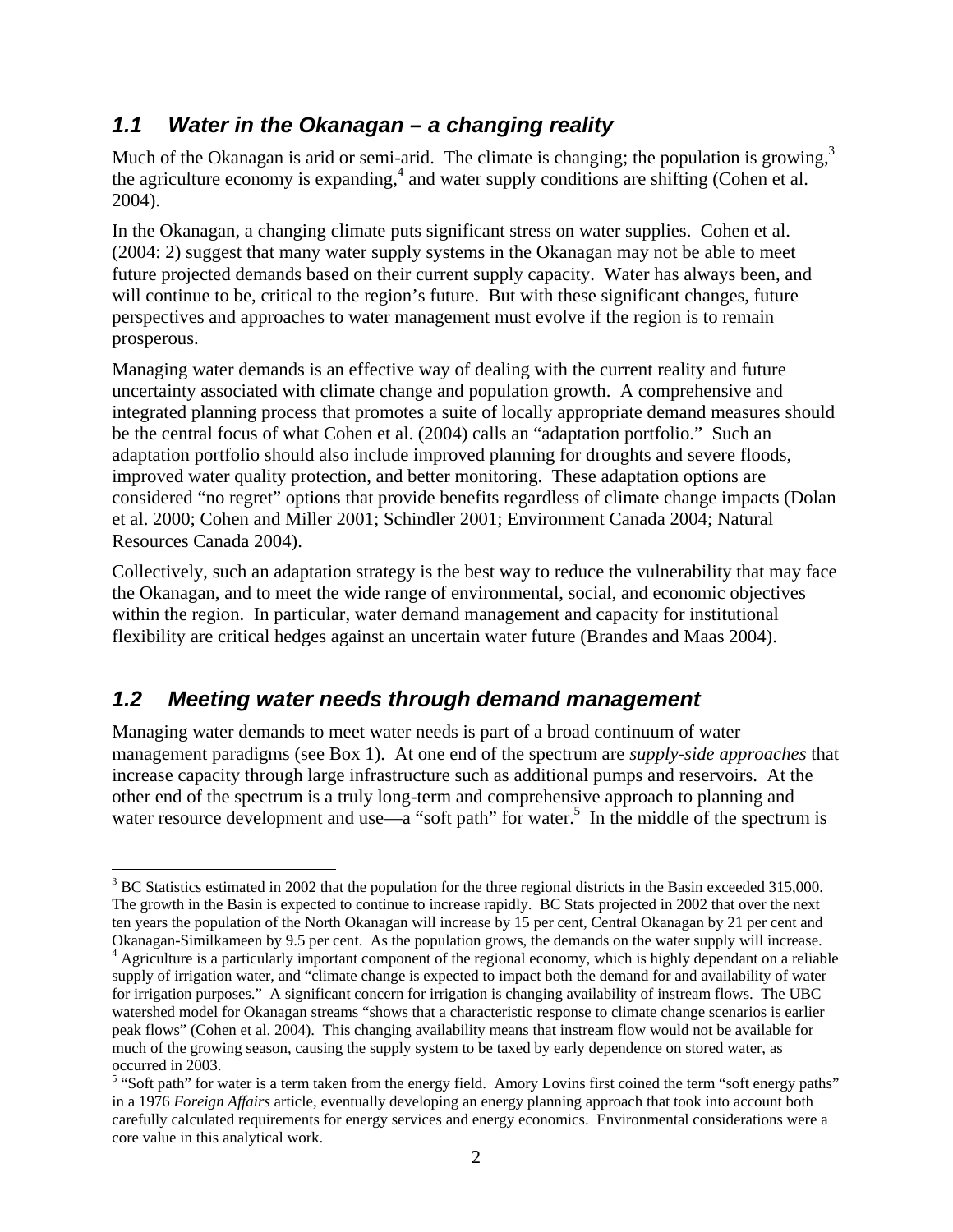demand-side management (DSM),<sup>6</sup> an approach that includes education, water-efficient technologies, regulatory regimes that promote efficiency and/or reuse and recycling, and conservation-based pricing.

Demand-side management refers to the planning and implementation of programs that influence the amount, composition, or timing of demand for a commodity or service. When the issue is scarcity, the demand management solution is to reduce use rather than automatically supply more of the service or resource being sought. In the context of population growth and urbanization, water demand management increases per capita water-use efficiency; and, in the context of agricultural production, it entails "more crop per drop" to stabilize or reduce total water use.<sup>7</sup>

Conceptually, supply and demand management strategies are separated by their fundamentally different view of water as a resource. Supply-side management views freshwater as virtually limitless, with resources being developed according to human needs. Demand management, on the other hand, accepts the finite nature of water resources and focuses on improving efficiency—doing more of the same with less water.

Ultimately, by increasing water-use efficiency, demand management measures and programs mitigate the pressures of excessive water use on municipal and regional finances, infrastructure, and the aquatic ecosystems on which these systems rely.

At its core, a water demand management approach recognizes that developing new water sources may be too costly, and that influencing consumer demand is cost-effective. Brooks (2003a: 9) suggests that, "in almost every sector, cost-effective savings of 20 to 50 per cent of water use are readily available." This is particularly true when environmental and full economic costs of water services are taken into account. For example, a recent study in California, which is already ahead of the Okanagan with respect to water conservation, demonstrates that total commercial, industrial, residential and institutional water use could be cost-effectively cut by as much as 30 per cent, using similar prices and existing off-the-shelf technologies. And this improvement can be achieved more quickly and cleanly than any new supply project under consideration (Gleick et al. 2003).

In the Okanagan Basin, both supply and demand approaches are employed, with the balance between them varying with geography, public attitudes, financial resources, and economic and political choices. Municipalities and their utilities, such as Kelowna and Vernon, employ a variety of demand management techniques, most commonly education programs, metering, watering restrictions and rebate for fixtures and toilets. Yet, supply-side initiatives are often still the primary focus.

#### *'Soft path' for water*

 $\overline{a}$ 

As demand management programs become more comprehensive, long-term, and integrated, they begin to fall into a more holistic approach to water management—the "soft path." Similar to a demand management approach, the soft path strives for sustainability and equity in water management by using demand management measures and increasing water productivity, rather than seeking additional supplies. The soft path also ensures that stakeholders are engaged in

<sup>&</sup>lt;sup>6</sup> The following section includes an overview of various demand management measures, including technologies to improve water-use efficiency (e.g. toilets and drip irrigation) and the policy instruments used to motivate their use (e.g. building codes that require low-flow fixtures or grants for installing and using drip irrigation technologies).

 $\overline{7}$  Brooks and Peters (1988: 3) specifically define water demand management as "any measure that reduces average or peak withdrawals from surface or groundwater sources without increasing the extent to which wastewater is degraded."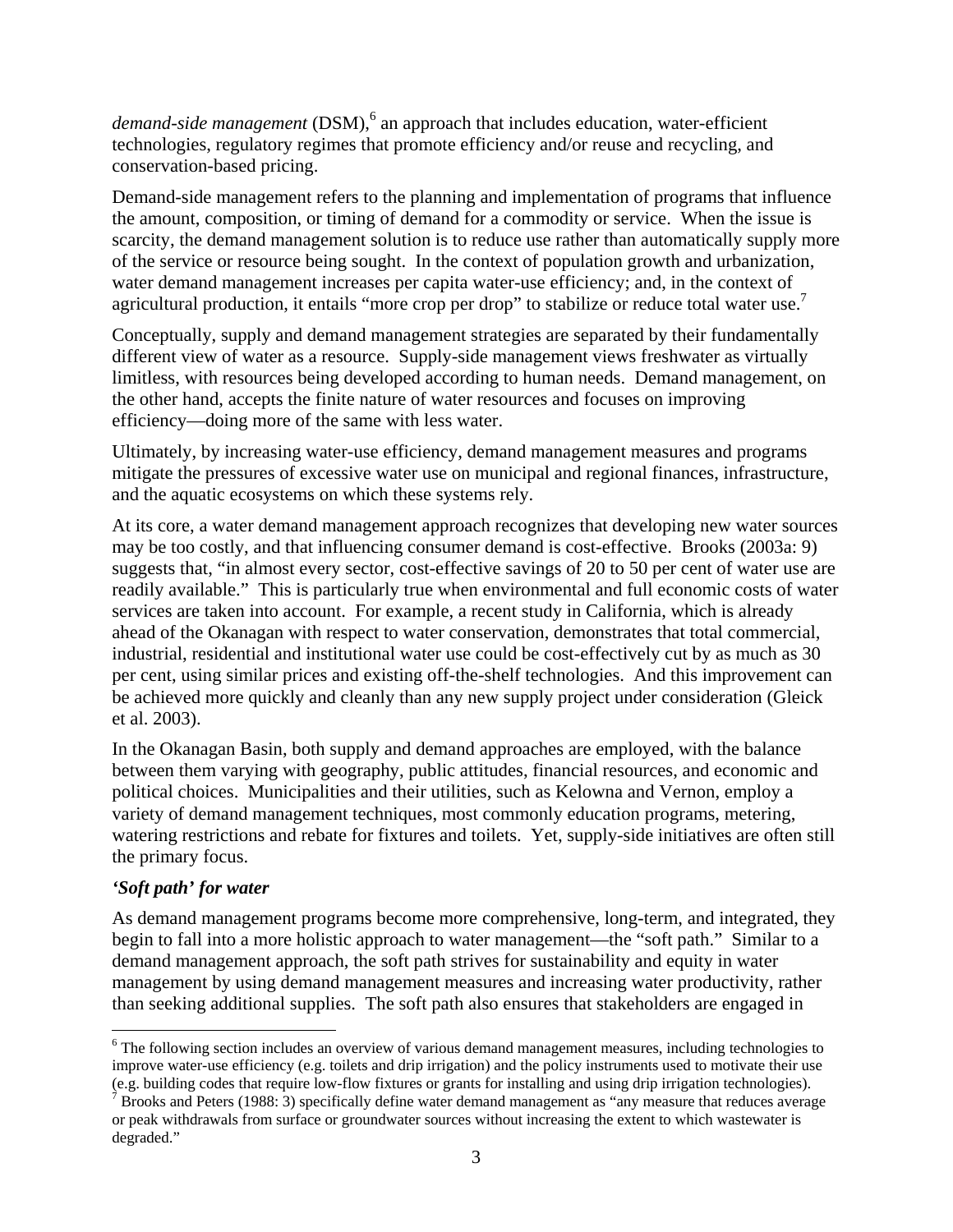decision making and explicitly recognizes ecosystems as legitimate users of fresh water (Wolff and Gleick 2002; Brooks 2003a).

The soft path for water specifically views water resources as finite and driven by ecological processes. Naturally, the soft path includes many aspects of demand management. In fact, demand management measures such as education, pricing, and conservation technology are important drivers to the whole soft path approach; however, it has a broader perspective. Fundamentally, the soft path challenges the way water is perceived—the focus is on *services* provided by water rather than water as the resource or commodity itself (Gleick 2002; Brooks 2003).

Moving beyond simply doing the same with less water, the soft path seeks to change how water is used. The primary focus for the soft path approach is to ensure human needs for water are equitably met in the most ecologically sustainable way. This approach requires viewing water as a bundle of services rather than just a natural resource or commodity. Demand for water is not generally for water itself, except for drinking, food preparation, and personal hygiene—often accounting for less than one-third of total domestic water use. Water demand is mainly for services such as pleasing yards, food production, and sanitation. By focusing on the services, many more options can be conceived to satisfy demands, and these options will offer significant opportunities to reduce the pressure to increase water supplies.

A key feature of soft path planning is the recognition that many existing water needs can be met with far less water, and often with water of a *lower* quality than is currently used. Highefficiency toilets, for example, reduce the amount of water used for personal hygiene; however, there is significant potential to further increase water productivity by using reclaimed wastewater to flush toilets or by using dry sanitation systems that completely eliminate water use. The soft path for water is less a series of technical or economic choices than a series of socio-political choices (Brooks 2003a: 11).

To accomplish this fundamental change, however, requires comprehensive planning and clear objectives and targets (such as targets based on a clear understanding of water availability beyond *in situ* needs) and longer lead-times to allow the adoption of new processes and technologies.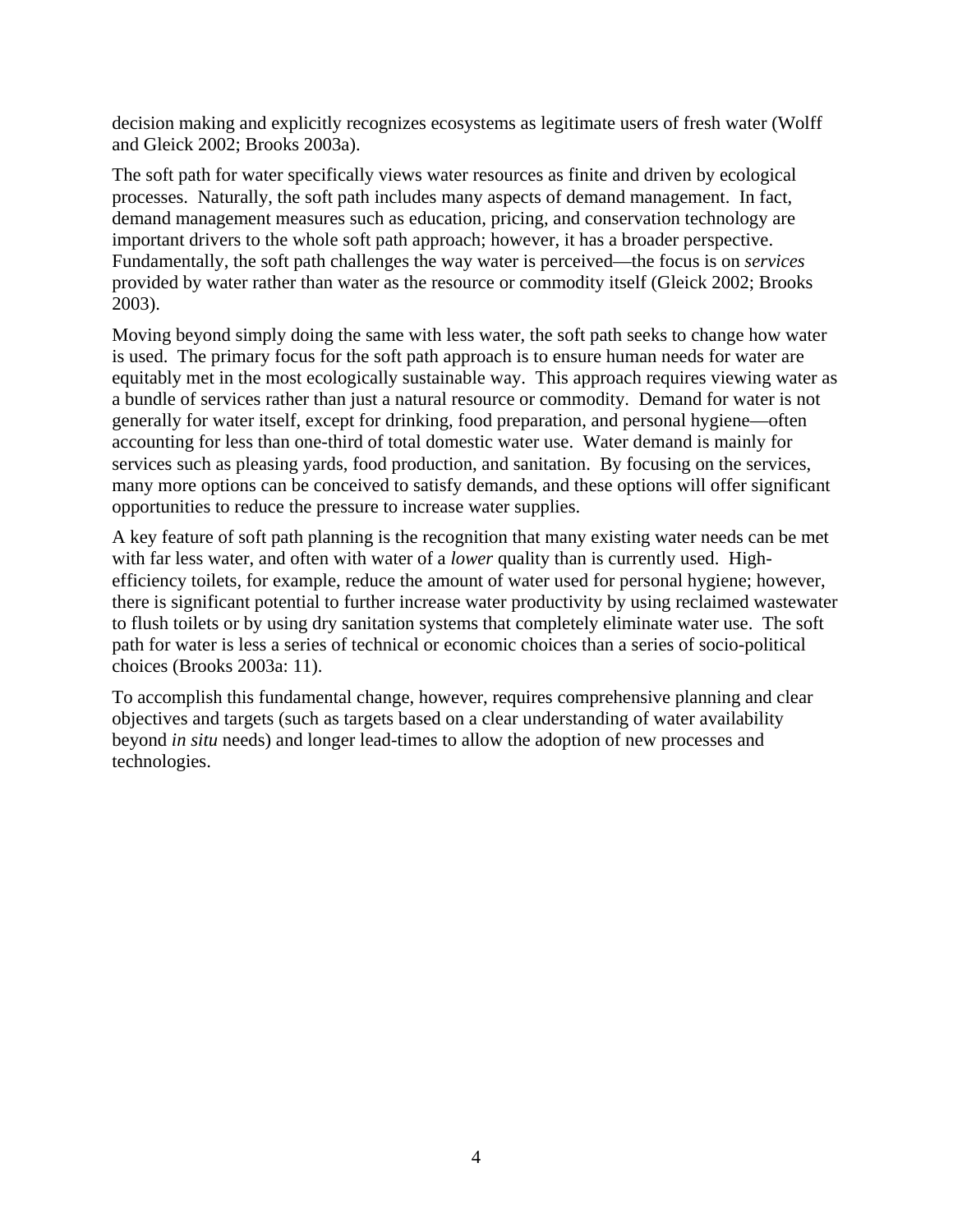| <b>Characteristic</b>                     | <b>Supply-Side</b><br>Approach                                                                                                                                                                                               | <b>Demand management</b><br>(DSM)                                                                                                                                                                                                                                                                                                 | 'Soft path' for water                                                                                                                                                                                                                                                                                                                                                                                                                                                                                                                                                                                  |  |
|-------------------------------------------|------------------------------------------------------------------------------------------------------------------------------------------------------------------------------------------------------------------------------|-----------------------------------------------------------------------------------------------------------------------------------------------------------------------------------------------------------------------------------------------------------------------------------------------------------------------------------|--------------------------------------------------------------------------------------------------------------------------------------------------------------------------------------------------------------------------------------------------------------------------------------------------------------------------------------------------------------------------------------------------------------------------------------------------------------------------------------------------------------------------------------------------------------------------------------------------------|--|
| Philosophy                                | Water resources are<br>viewed as virtually<br>limitless. The primary<br>constraint is our capacity<br>to access new sources or<br>store larger volumes of<br>water.                                                          | Water resources are viewed as finite<br>and to be used efficiently.<br>Conservation is key and economic<br>cost-benefit analysis guides<br>development strategies.                                                                                                                                                                | Water resources are viewed as finite<br>and driven by ecological processes.<br>The focus is on a fundamental re-<br>evaluation of the way we develop,<br>manage and use water.                                                                                                                                                                                                                                                                                                                                                                                                                         |  |
| <b>Basic Approach</b>                     | Reactive<br>Currently, the status quo<br>approach-developing<br>resources according to<br>human needs and wants.                                                                                                             | Short-term and temporary<br>Generally used as a secondary<br>approach, complementing and<br>deferring supply-side options or<br>until future supplies are secured.<br>However, when used in a<br>comprehensive, integrated and<br>long-term fashion, represents an<br>incremental step towards a broader<br>"soft-path" approach. | Proactive<br>Long-term with potential for<br>fundamental change in societal<br>attitudes and resource use.                                                                                                                                                                                                                                                                                                                                                                                                                                                                                             |  |
| Fundamental<br>Question                   | How can we meet the<br>future projected needs for<br>water given current trends<br>in water use and<br>population growth?                                                                                                    | How can we reduce current and<br>future needs for water to conserve<br>the resource, save money and<br>reduce environmental impacts?                                                                                                                                                                                              | How can we deliver the services<br>currently provided by water in the<br>most sustainable way?                                                                                                                                                                                                                                                                                                                                                                                                                                                                                                         |  |
| Primary Tools<br>and Examples             | Large-scale, centralized,<br>expensive engineering<br>solutions.<br>Examples include dams,<br>reservoirs, treatment<br>plants, pumping stations<br>and distribution systems.                                                 | Innovative engineering and<br>economically-based solutions<br>focused on any measure that<br>increases the efficiency and/or<br>timing of water use.<br>Examples include low-flow<br>technologies, drip irrigation,<br>conservation-based pricing,<br>education, and policies and<br>incentives to reduce use.                    | Encompasses the full suite of social<br>sciences and generally relies on<br>decentralized distribution coupled<br>with management strategies aimed at<br>ultra-efficient ways of meeting end-<br>use demand. The focus is on any<br>measure that can deliver the services<br>provided by the resource taking full<br>costs (including environmental and<br>social) into account and identifying<br>new options to provide services<br>associated with water use.<br>Examples include drought resistant<br>native landscaping, grey water reuse,<br>ultra-low-flow technologies, and dry<br>sanitation. |  |
| <b>Planning Process</b>                   | Planners model future<br>growth, extrapolate from<br>current consumption, plan<br>for an increase in capacity<br>to meet anticipated future<br>needs then locate and<br>develop a new source of<br>supply to meet that need. | Planners model growth and account<br>for a comprehensive water<br>efficiency and conservation<br>program to maximize use of<br>existing infrastructure. Increasing<br>capacity would be a final option as<br>part of a least-cost approach.                                                                                       | Planners model future growth,<br>describe a desired sustainable water<br>future state (or scenario) and then<br>"backcast" to find a feasible and<br>desirable path between the future<br>and the present using tools such as<br>DSM and ecosystem restoration to<br>address degraded aquatic systems.                                                                                                                                                                                                                                                                                                 |  |
| Adapted from (Brandes et al. Forthcoming) |                                                                                                                                                                                                                              |                                                                                                                                                                                                                                                                                                                                   |                                                                                                                                                                                                                                                                                                                                                                                                                                                                                                                                                                                                        |  |

|  |  |  |  |  | Box 1: A continuum of water management |
|--|--|--|--|--|----------------------------------------|
|--|--|--|--|--|----------------------------------------|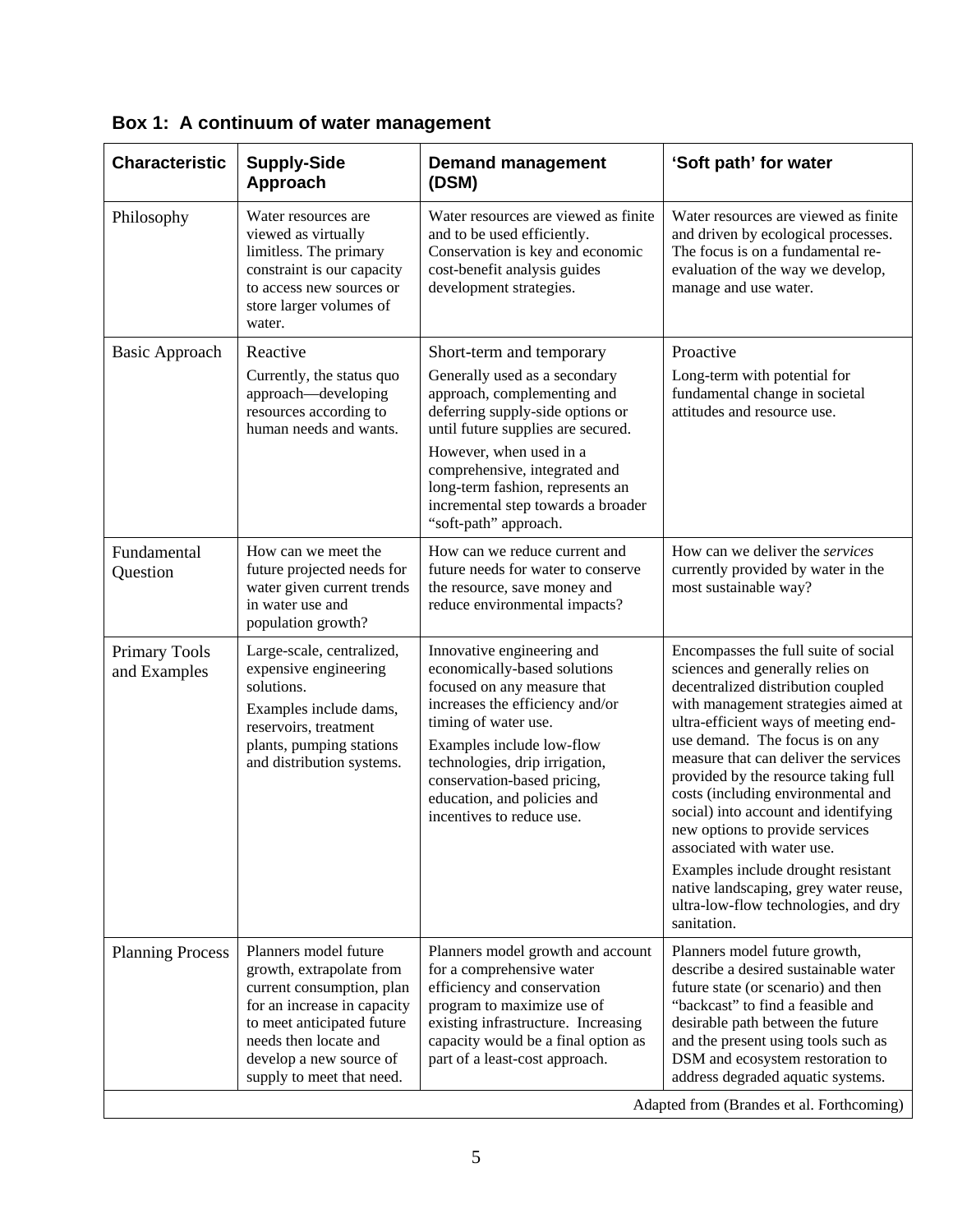In a soft path approach, the focus moves beyond the technical and micro economic efficiencies of demand management, into the social realm of social, political, and cultural changes.

"*The soft path will not be easy to follow. It will require institutional changes, new management tools and skills, and a greater reliance on actions by many individual water users rather than a few engineers. Yet when compared with the growing cost to society of continuing down the hard path, it is evident that a new way of thinking about our scarce water resources is long overdue" (Gleick 2002: 373).* 

A soft path for water in the Okanagan would:

- focus on the underlying services that water provides and not necessarily the volume of water *per se*;
- view water conservation as the best "new supply" of water in the Basin;
- match the quality of the water supply to the quality required by end users;
- maintain ecosystem health before allocating water for other social and economic human needs; and,
- turn the current planning practices around and "backcast" from a desired future state. $8$

By achieving consensus on a desired future condition (a level of water extraction and use that ensures sufficient water remains available in the ecosystem to sustain ecological function), a basin-wide effort to promote the full suite of innovative solutions and conservation measures is possible—and a fundamental shift in attitude and perspectives may be realized.

### *1.3 Demand management measures*

 $\overline{a}$ 

A wide variety of measures exist to reduce water use. Options range from simple technologies such as drip irrigation and low-flow fixtures and appliances, to alternative sources such as cisterns, rainbarrels, and reuse-recycling technologies. Other measures include education, regulation (watering restrictions and mandated best practices), economic incentives (full-cost accounting, conservation based-pricing, rebates for leading conservation technologies), and subsidies for less water-intensive crops.<sup>9</sup>

Box 2 provides a general list of water demand management measures that are applicable both to the municipal and agriculture sector, a more detailed table of options for improving agricultural on-farm irrigation efficiency and crop productivity can be found in the Appendix.

 $8$  To successfully "backcast" requires a vision of a desired future condition. This is a critical step; although it can be time-consuming and challenging, ensuring full stakeholder participation and ecological considerations are key to achieving an acceptable outcome.

<sup>&</sup>lt;sup>9</sup> Good resources for a detailed discussion of the many options available for reducing water use include Vickers, A. 2002 "Handbook of Water Use and Conservation" Amherst, Waterplow Press; Gleick P, Haasz D, Henges-Jeck C, Srinivasan V, Wolff G, Cushing K, Mann A. 2003 "Waste Not, Want Not: The potential for Urban Water Conservation in California" Oakland, Pacific Institute (www.pacinst.org); American Water Works Association htttp://www.awwa.org; Water Wiser, National Water Efficiency Clearinghouse http://www.waterwiser.org; Canadian Water and Wastewater Association http://www.cwwa.ca; Canadian Council of the Ministers of the Environment (CCME) http://ccme.ca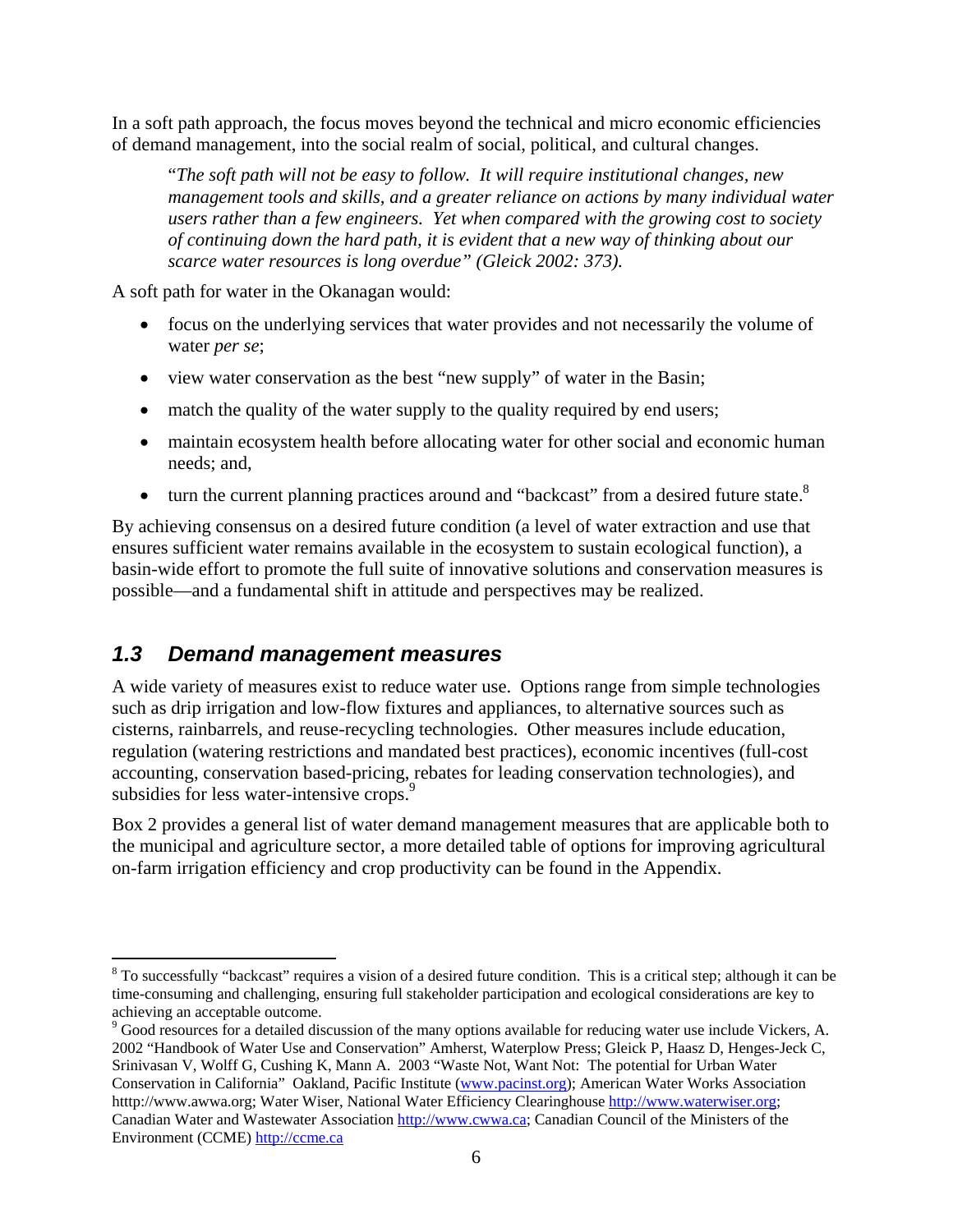|  |  |  | Box 2: Water demand management measures $^{10}$ |  |
|--|--|--|-------------------------------------------------|--|
|--|--|--|-------------------------------------------------|--|

| <b>General Categories</b> | <b>Specific Examples</b>                                                                                                                        |
|---------------------------|-------------------------------------------------------------------------------------------------------------------------------------------------|
| Socio-political           | Information and education                                                                                                                       |
| strategies                | Water policy<br>$\bullet$                                                                                                                       |
|                           | Water use permits                                                                                                                               |
|                           | Landscaping ordinances                                                                                                                          |
|                           | Water restrictions                                                                                                                              |
|                           | Plumbing codes for new structures<br>$\bullet$                                                                                                  |
|                           | Appliance standards<br>$\bullet$                                                                                                                |
|                           | Regulations and by-laws<br>$\bullet$                                                                                                            |
|                           | Turf limitation by-laws                                                                                                                         |
|                           | Once-through cooling system bans<br>$\bullet$                                                                                                   |
| Economic strategies       | Rebates for more efficient technologies (e.g. toilets, showers, faucets,<br>$\bullet$                                                           |
|                           | appliances, drip irrigation)                                                                                                                    |
|                           | Tax credits for reduced use                                                                                                                     |
|                           | Full-cost recovery policies<br>$\bullet$                                                                                                        |
|                           | High-consumption fines and penalties<br>$\bullet$                                                                                               |
|                           | Pricing structures                                                                                                                              |
|                           | Seasonal rates<br>$\circ$                                                                                                                       |
|                           | Increasing block rates<br>$\circ$                                                                                                               |
|                           | Marginal cost pricing<br>$\circ$                                                                                                                |
|                           | Daily peak-hour rates<br>O                                                                                                                      |
|                           | Sewer and waste water charges<br>O                                                                                                              |
| Structural-operational    | Metering<br>$\bullet$                                                                                                                           |
| strategies                | Landscape efficiency                                                                                                                            |
|                           | Soil moisture sensors                                                                                                                           |
|                           | <b>Watering timers</b>                                                                                                                          |
|                           | Micro and drip irrigation<br>$\bullet$                                                                                                          |
|                           | <b>Cisterns</b><br>$\bullet$                                                                                                                    |
|                           | Rain sensors                                                                                                                                    |
|                           | <b>Efficient irrigation systems</b><br>٠                                                                                                        |
|                           | Soaker hoses                                                                                                                                    |
|                           | Leak detection and repair                                                                                                                       |
|                           | Water audits                                                                                                                                    |
|                           | Pressure reduction                                                                                                                              |
|                           | System rehabilitation                                                                                                                           |
|                           | Efficient technology                                                                                                                            |
|                           | Dual flush toilets<br>$\circ$                                                                                                                   |
|                           | Low-flow faucets<br>$\circ$                                                                                                                     |
|                           | Efficient appliances (dishwashers/washing machines)<br>$\circ$                                                                                  |
|                           | Recycling and Reuse - ranging from cooling and process water, to<br>grey water for toilets or irrigation, to treating and reclaiming wastewater |
|                           | for reuse                                                                                                                                       |
|                           | Source: Adapted from (Brandes and Ferguson 2003: 40)                                                                                            |

Collectively, the measures of water conservation, efficiency, education, pricing, recycling and reuse represent significant opportunities to manage water demand and reduce water use. Sandra Postel (1997: 191) believes this "last oasis" is "large enough to get us through many of the shortages on the horizon buying time to develop a new relationship with water systems and to bring consumption and population growth down to sustainable levels."

 $\overline{a}$ 

 $10$  Improving agricultural water use is critical for the region due to relatively intensive use of water. Stephens et al. (2005), in the following paper, emphasize 3 steps: efficiency, uniformity and scheduling, as key for good irrigation practices.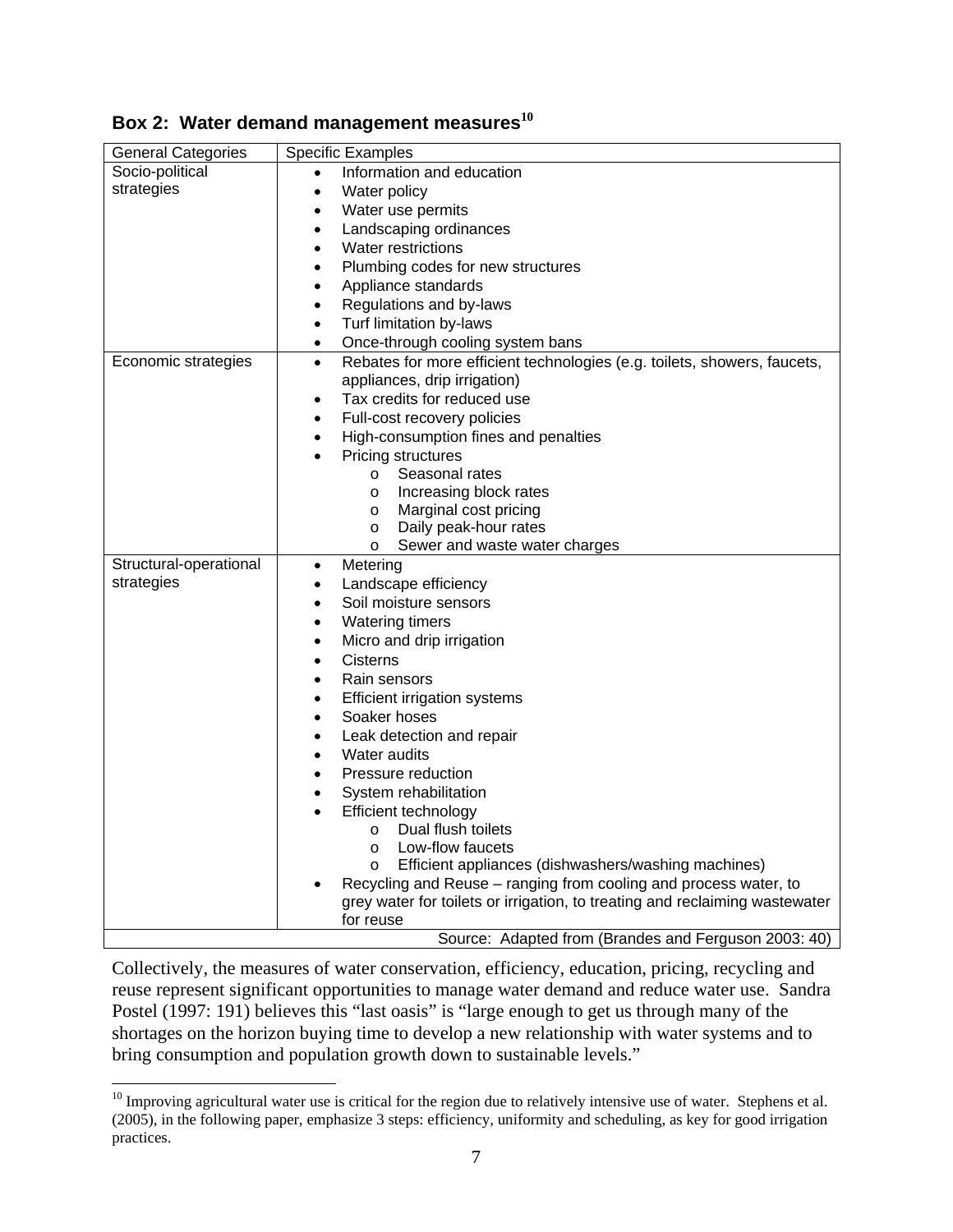## **2. Being Innovative – promoting and learning from the early DSM adopters**

*As we peer into the twenty-first century, water conservation is looking far more like an imperative than an option.* (Vickers 2001: xv)

Many examples of successful water demand management programs and initiatives are readily available from Australia, Spain, California, Florida, Nevada, South Africa, and Israel.<sup>11</sup> Even here in the Okanagan Basin, DSM measures range from cutting-edge leak detection, low-flow and reuse/recycling technologies, agricultural best management practices, drip irrigation systems, governance restructuring, conservation-based pricing systems, incentives and economic instruments, education and information programs, and creative stakeholder partnerships.

### *2.1 Learning from others*

Water reuse-recycling and metering with conservation-based pricing incentives stand out as promising opportunities to reduce water use and promote water sustainability. These options are potentially key components for water management in regions of scarcity and limited supply, such as the Okanagan.

Conservation-based pricing and technological innovation for water reuse and recycling are synergistic. As prices reflect a "truer" cost of the resource, recycling and reuse options become more economically feasible, spurring innovation and technological advance. These advances in turn reduce costs, leading to further opportunities for cost-effective alternatives. Reuse and recycling and conservation-based pricing are equally relevant across sectors—agricultural, industrial and municipal water.

#### *Reuse and recycling*

Water recycling may not always be the least-cost alternative, but it does offer the long-term economic benefit of future reliability in addition to environmental benefits that other alternatives may not offer.

At present, water reuse and recycling in Canada is practised on a relatively small scale and varies regionally depending on the availability of water supplies and regulatory flexibility (Schaefer et al. 2004). Typical examples include using treated municipal wastewater to irrigate agriculture non-food crops, urban parkland, landscaping, golf courses, some isolated facilities, and experimental housing. Reuse and recycling is a powerful component of demand management, especially in areas of steadily increasing water demands and conflicts among users. As an alternative source of water, reuse and recycling provides opportunities to save on future expansion of water supply infrastructure. Israel, for example, treats 70 per cent of its wastewater, which is then used for agricultural irrigation (Gleick 1998).

 $\overline{a}$ <sup>11</sup> For a detailed discussion of some leading examples, see *Sustainable Use of Water California Success Stories* (1999), Pacific Institute; Gleick et al. - *Waste not Want not* (2003), Pacific Institute; Vickers *– Handbook of Water Use and Conservation* (2001); Water Bucket Web page (www.waterbucket.ca), POLIS forthcoming report – *At a Watershed: Ecological governance and sustainable water management in Canada* (www.waterdsm.org); Global Water Partnership tool box (www.gwp.org).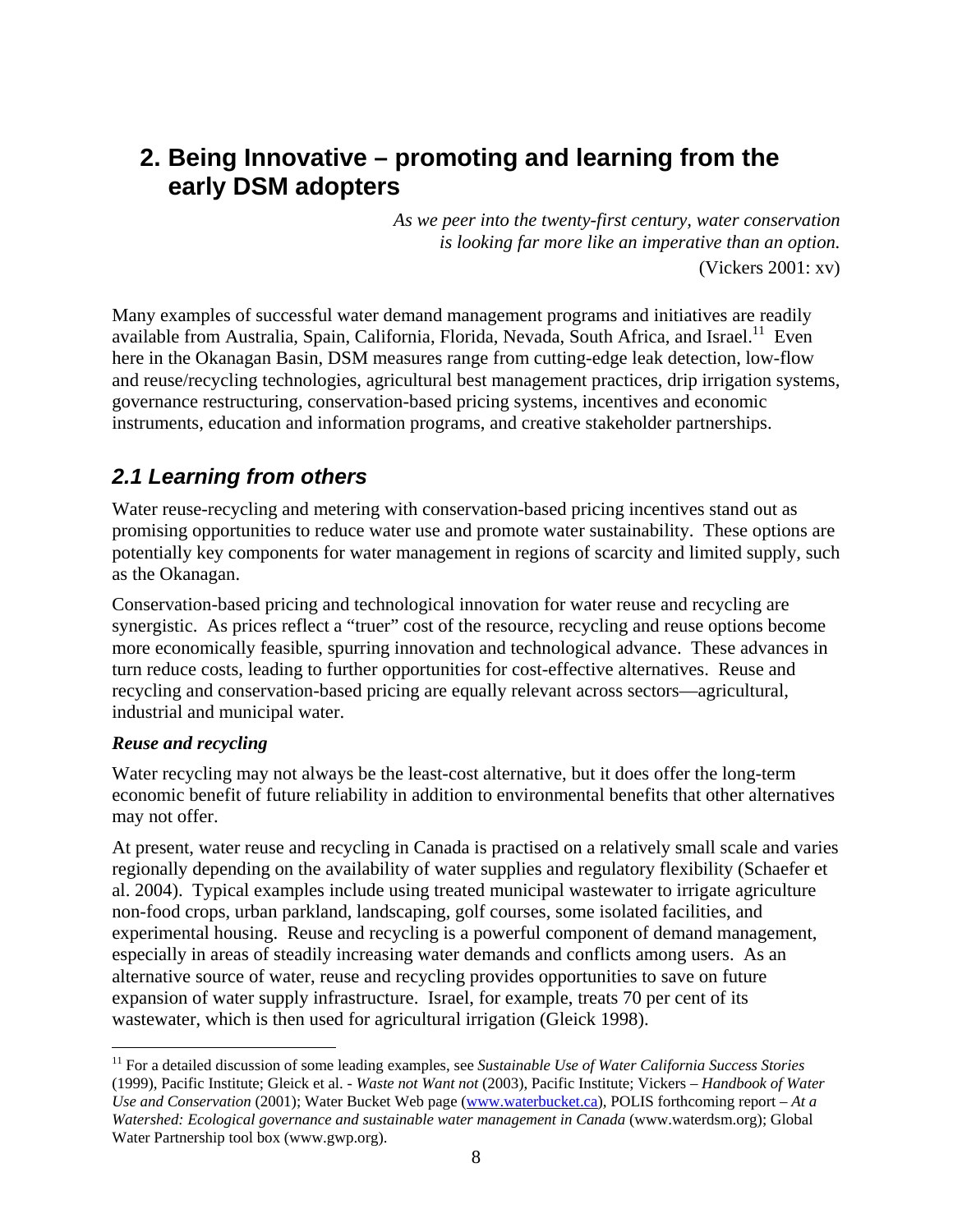#### **Box 3: Closing the loop**

 $\overline{a}$ 

By using municipal water supplies twice—once for domestic use and again for irrigation—would-be pollutants become valuable fertilizers, rivers and lakes are protected from contamination, irrigated land boosts crop production, and reclaimed water becomes a reliable, local supply. Unfortunately, conventional sanitary engineers tend to emphasize the linear approach to managing water and sewage use, collect, treat thoroughly, and then dispose of waste. And the benefits of closing the cycle—use, collect, treat partially, and then use again—go unrealized. St Petersburg, Florida, for example, closed its cycle completely by reusing all of its wastewater and discharging none to surrounding lakes and streams. The city has two water distribution systems: one that delivers fresh water for drinking and most household uses, and another that distributes treated wastewater for irrigating parks, road medians, residential lawns, and other functions that do not require drinking water quality. For residents hooked up to the dual system, the reclaimed water costs only about 30 per cent as much as the drinkable supply. Also, because of the nutrients it contains, using reclaimed water cuts down on the use of lawn fertilizers.

(Postel 1997: 128, 134)

Roughly three per cent of wastewater is reused in BC, and reuse is already a component of BC's water conservation strategy<sup>12</sup> (Schaefer et al. 2004: 200). Vernon has recognized for some time that reclamation is not only a treatment method, but also an alternative supply approach. Other leading international examples using recycled water for agriculture include the Cities of Visalia and Santa Rosa in California.

The agricultural examples in Santa Rosa and Visalia mostly use secondary-treated wastewater on fodder and fibre crops. However, growers are also irrigating fruits and vegetables with tertiary treated water, and producing high-quality crops and high yields (Fidell and Wong 1999). The Laguna water treatment plant provides water to about 4,100 acres of fodder, sod, and pasture, 500 acres of urban landscaping, 700 acres of vineyard, 250 acres of row crops, and seven acres of organic vegetables<sup>13</sup> (Fidell and Wong 1999: 144).

The key lesson from these two examples is that both projects pushed current boundaries of acceptable uses for reclaimed water and have met almost no resistance—there have been no public complaints or marketability problems.

As noted in Box 3, recycled and reused water also has potential beyond the agricultural sector. The West Basin Water Recycling project in Los Angles County and the South Bay Water Recycling Program in Santa Clara County are examples of leading urban recycling projects<sup>14</sup> (Owens-Viani et al. 1999).

<sup>&</sup>lt;sup>12</sup> In 2001, BC produced the fact sheet "Guide to Irrigation System Design with Reclaimed Water" (BCMAFF 2001) to provide a reference for the design of irrigation systems in British Columbia, using reclaimed water in accordance with the Municipal Sewage Regulation. In May 2001, the Province published a Code of Practice for the Use of Reclaimed Water (BCMELP 2001), which serves as a guide for using reclaimed water in BC, and is designed to support the regulatory requirements prescribed in the Municipal Sewage Regulation (Schaeffer et al. 2004).  $\frac{13}{13}$  The row crops are primarily several varieties of squash, started with recycled water then switched to well water

when the fruit sets. Walnut yields in Visalia have increased since switching from surface water to recycled water.<br><sup>14</sup> Urban water reuse and recycling also exists in Canada, including specific examples of residential and enterprises including the Waterloo Region Green Home, Sooke Harbour House, Mt Washington Ski Resort, and the Conservation Co-op Residential Water Reclamation Project (an 84-unit apartment in the city of Ottawa). An outstanding example of a closed-loop system (full reuse of all incoming water) is the Toronto Healthy House, which is not connected to the city water system but draws on rainfall and snowmelt for its fresh water supply (Brandes and Ferguson 2003).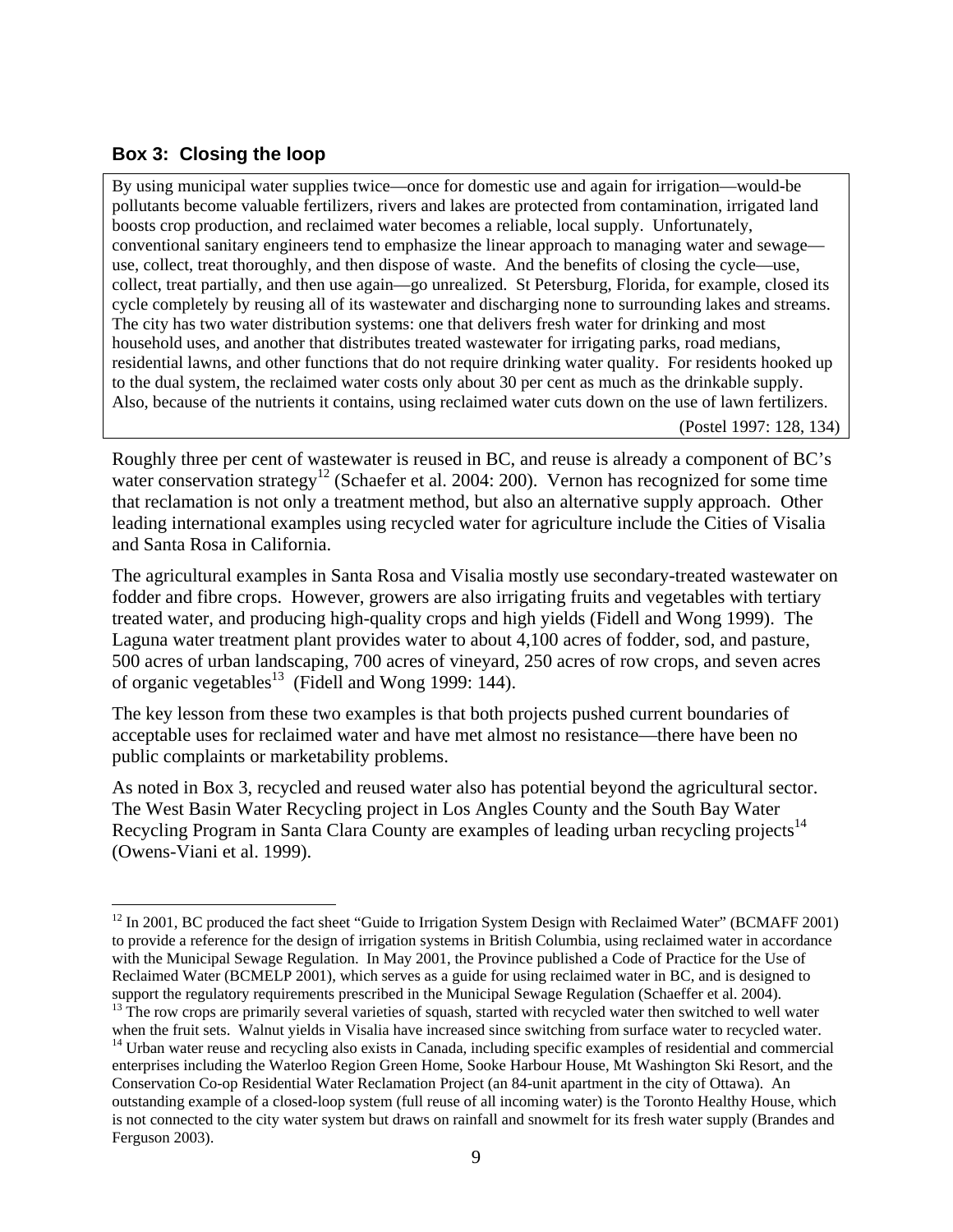### *Conservation-based pricing*

Experience shows that creative thinking about water rates and prices can have a significant impact on water use and efficiency. In 1991, Irvine Ranch Water District (IRWD) replaced its flat rate-per-unit charge with an innovative ascending block rate structure. IRWD's rate structure represents an aggressive approach to promoting conservation and has formed the foundation of a larger water conservation program linked with an existing water recycling program. The program has expanded to include landscape and other water conservation incentives and an education program for all types of customers. As a result of its programs, IRWD has seen a significant drop in per capita water use (see Box 4). (Wong 1999)

### **Box 4: Conservation-based pricing**

The Irvine Ranch Water District rate structure was created to address drought through increasing wholesale costs and introducing fair customer water costs. It contributed to a long-term water conservation ethic in the district by sending appropriate signals to curtail excessive use.

Five key elements helped ensure the success of this rate structure: 1) adequate customer information and analysis; 2) good structure design; 3) equity and customer acceptance; 4) revenue stability; and, 5) coordination with other conservation programs. Increased communications between customers and the agency was embedded in the design. The rate structure itself builds customer awareness, sets targets, and provides incentive for customers to use water efficiently.

The rate structure relies on science and historical water use to determine base allocations. These objective data provide the agency with a defensible standard for all customers. Flexibility was another key component in this rate structure. The rate structure established variances and allowed for adjustment to individual allocations. This flexibility was further enhanced by customer-friendly rebates for those who took action to correct excessive use or those who received new allocations. To make the program more politically acceptable, penalty charges are not used to raise general revenue, but are fed back into conservation programs. (Wong 1999)

Instituting such a comprehensive pricing structure requires detailed information and, in particular, universal metering is a necessary pre-condition for success. Metering alone, without an adjustment to the pricing structure, can reduce water use. And it is generally accepted that to effectively manage a resource, it must be measured. For fresh water, this means metering.

### *2.2 Early adopters in the Okanagan*

Success stories from within the Okanagan Basin abound.<sup>15</sup> These innovative local solutions are proof that change is possible—and already occurring. Box 5 provides a list of many of the more successful initiatives in the region. $16$ 

Cohen et al. (2004), in a recent detailed report on water and climate change in the Okanagan, discusses some of these successful examples as case studies highlighting their achievement:

*"Kelowna achieved the pre-set 20 per cent reduction target of their single family metering project. Allocated yearly water allotments in SEKID were reduced by 10 per cent. Although water reclamation* [in Vernon] *was initially implemented as a water treatment strategy (and an effective one), it is now considered as a potential water re-use, and therefore, efficiency strategy"* (Cohen: vi).

 $\overline{a}$ 

<sup>15</sup> Stephens et al. (2005), in the following paper, discuss success stories such as the potential of the *Water Balance Model* and the Southeast Kelowna Irrigation District (SEKID) universal agricultural metering pilot project. <sup>16</sup> For a detailed discussion of these success stories see the 2004 BC Water Conservation Survey at

www.waterbucket.ca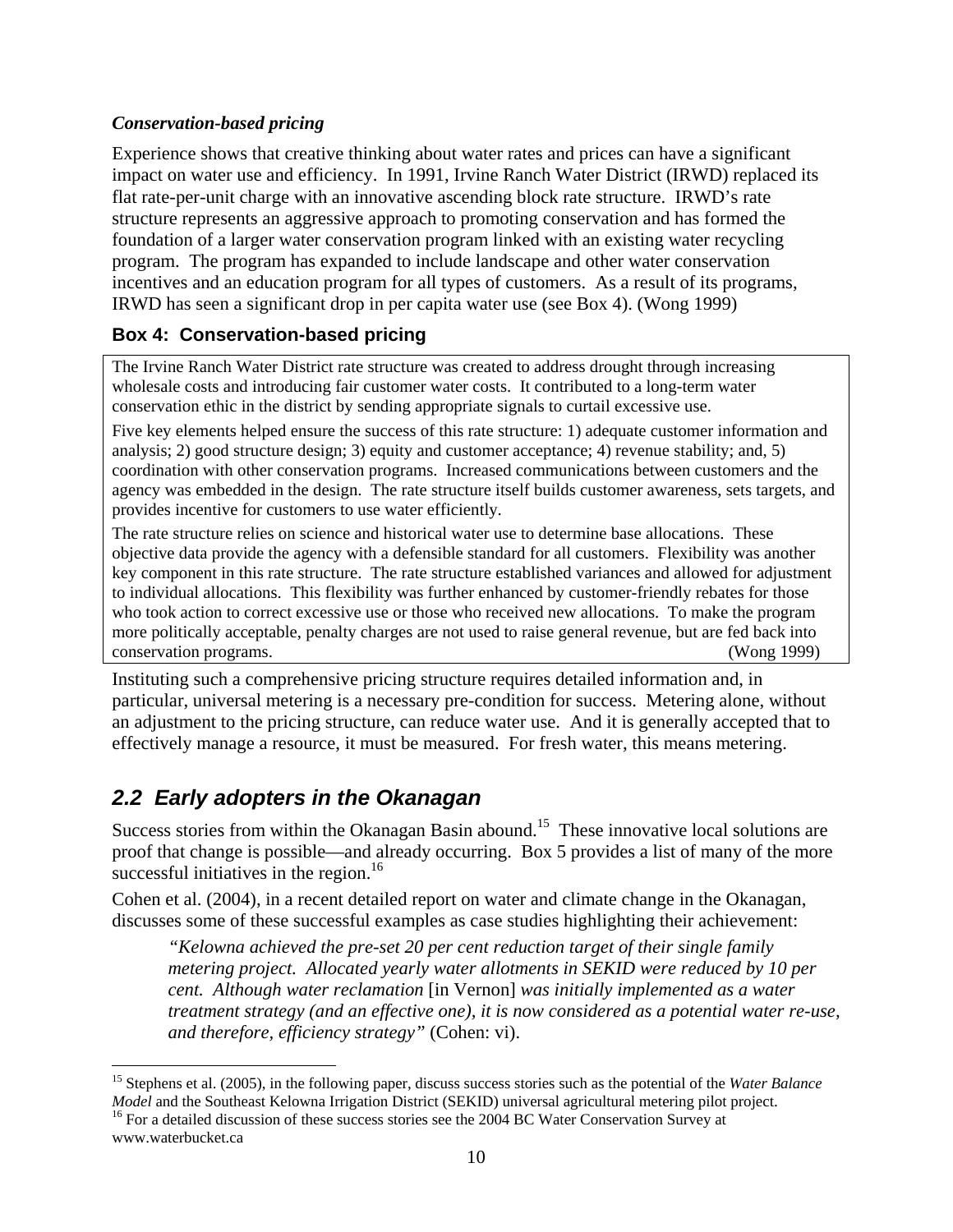#### **Box 5: Okanagan Basin demand management initiatives**

#### **Black Mountain Irrigation District:**

Watershed protection, collaboration with other utilities, public education

#### **City of Kelowna:**

Residential and ICI metering, watering restrictions, demand management planning, water audits, benchmarking, voluntary in-home, low-flow fixture programs, leak detection, sector demand study, Green design/SmartGrowth, water supply upgrades, computer upgrades, watershed protection, residential technologies, programs, pilot programs, pricing review, water conservation applied to operations and maintenance, collaboration with other utilities, public education, education for elected officials

#### **District of Lake Country:**

Advisory committee, watering restrictions, sector demand study, Green design/SmartGrowth, computer upgrades; public education, education for elected officials

#### **District of Summerland:**

Watering restrictions, metering pilot, water supply upgrades, public education, education for elected officials

#### **Greater Vernon Water:**

Residential and ICI metering, demand management planning, water reuse, water supply upgrades, computer upgrades, voluntary in-home low-flow fixture program, public education

#### **Lakeview Irrigation District:**

Watering restrictions, sector demand study, computer upgrades, watershed protection, water conservation applied to operations and maintenance, public education

#### **Rutland Waterworks District:**

Metering, pricing review, watering restrictions, water supply upgrades, computer upgrades, collaboration with other utilities, drought management planning, demand management planning, water conservation applied to operations and maintenance, public education, education for elected officials

#### **South East Kelowna Irrigation District:**

Agricultural metering, collaboration with other utilities, sector demand study, water supply upgrades, computer upgrades, watershed protection, pilot programs, pricing review, drought management planning, demand management planning, water conservation applied to operations and maintenance, public education

#### **Westbank Irrigation District:**

Watering restrictions, water supply upgrades, computer upgrades, pilot programs, xeriscaping, public education, drought management planning

Adapted from (deVries 2004)

### *2.3 Barriers and challenges*

The previous two sections demonstrate that many demand management solutions are available to water providers and end users, yet broad implementation in the Okanagan Basin (as in most of Canada) has been limited. To promote wider adoption of conservation initiatives and programs, and a comprehensive and long-term approach to demand management, a variety of barriers and challenges must first be overcome.

Some of the most significant and challenging impediments in the Okanagan include: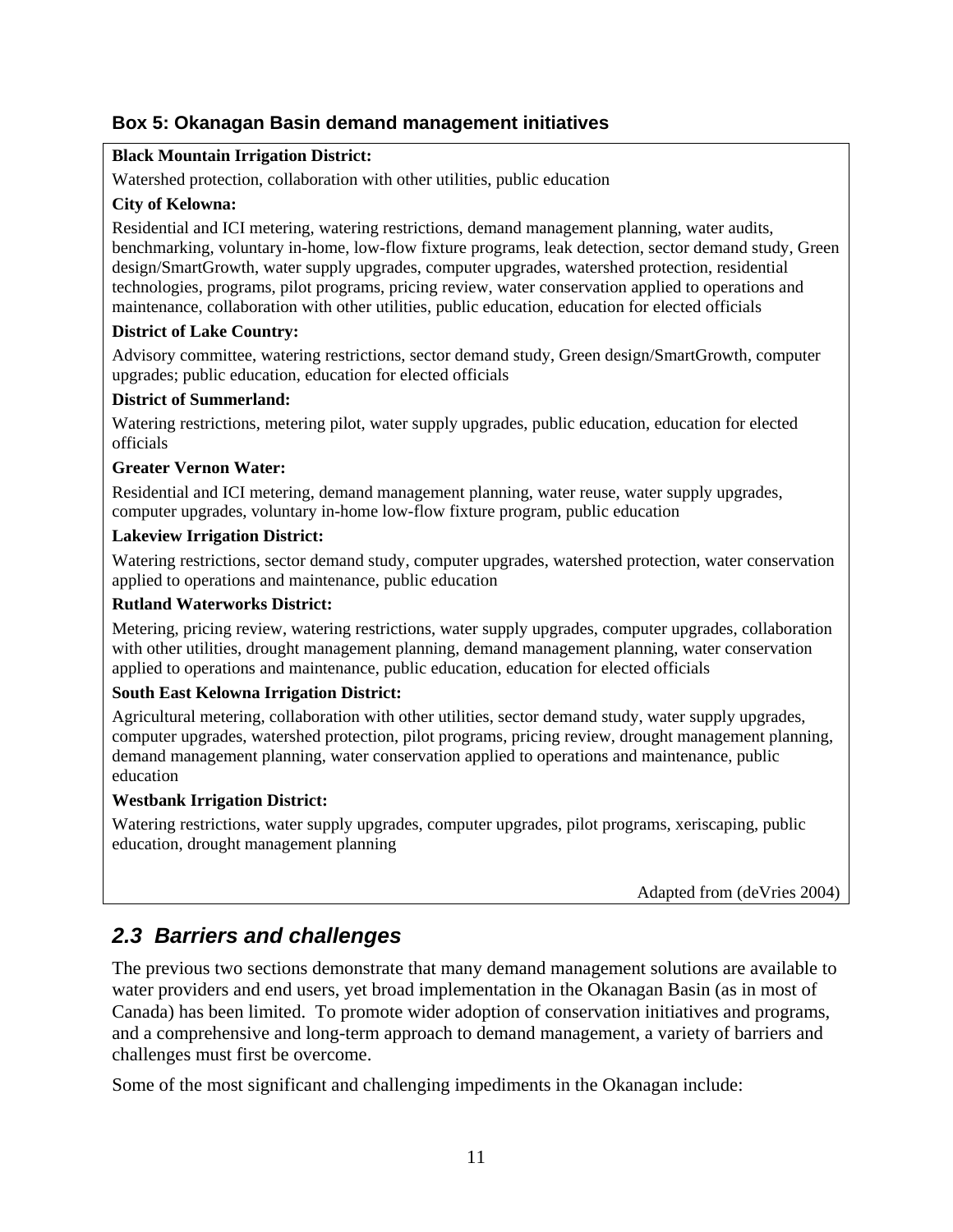#### *Root causes*

- a myth of water abundance the notion that more water is always available undermines efforts to pursue greater conservation;
- resistance to changes in water pricing viewed as another government tax;
- a belief that reducing water use compromises standards of living;
- fragmentation of responsibility water crosses international borders and water management involves multiple levels of government. This raises the question of who should bear the cost of water efficiency; and,
- public perceptions and political agendas for example in the Okanagan agricultural users have a strong sense of historically-entrenched ownership over water, and they continue to expect low water rates.

#### *Entrenching factors*

- insufficient data little is known about total supply and use. For example, insufficient information about groundwater and surface water linkages and difficulty in monitoring quantities of water allocated in water licenses and the amount used;
- limited ability of managers to modify water rights (e.g. water licence transferability and conditions);
- disconnect between land use and water management rapid population growth in the valley is challenging decision makers to find ways to effectively integrate water management considerations into land use planning;
- perception that achieved efficiency will simply allow for further development in the region, without a change in the development agenda;
- concern that DSM savings are unreliable and/or insubstantial;
- general preference for high visibility projects;
- publicly subsidized infrastructure expansion without enforced DSM conditions, promotes supply-side solutions; and,
- lack of funding for DSM projects and insufficient resources to develop "good" DSM programs.

The evolution of water management in the region and the influence of root causes and entrenching factors maintain the unsustainable, supply-side focus of the current water management regime in the area. These barriers create a gridlock that limits the widespread adoption of demand management.

Overcoming this gridlock is challenging, but possible. Through an understanding of individual barriers and their inter-relationships, and with the active participation of all stakeholders, the region can create policies and action plans to overcome the existing inertia and promote widespread adoption of a comprehensive, integrated and long-term approach to DSM in the Basin. Accomplishing this also requires moving beyond isolated strategies and tackling a number of barriers simultaneously and strategically—embracing a soft path approach to water management.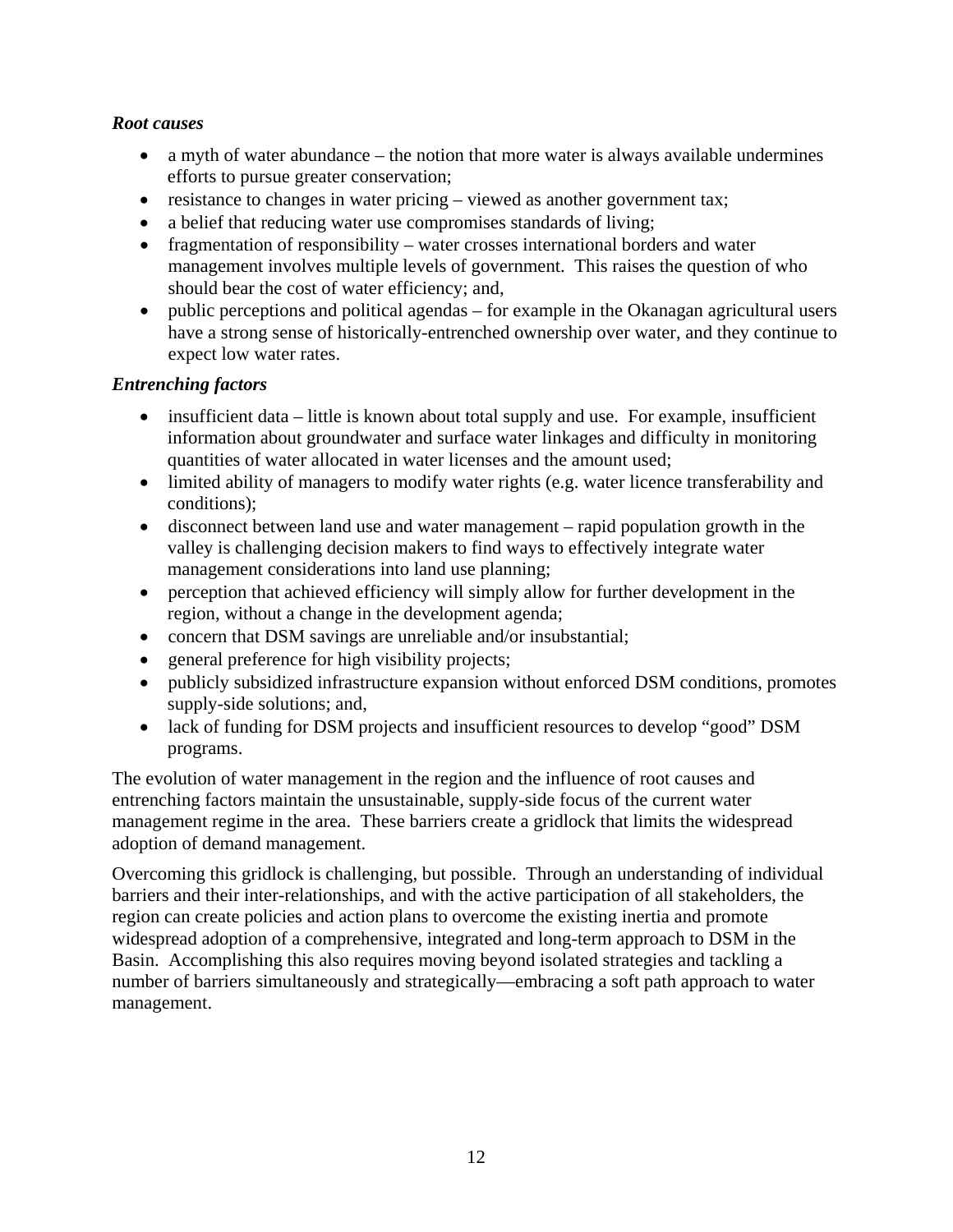## **3. Creating change – a 'counter' story for water sustainability**

"*The water crisis is essentially a crisis of governance."*  UNDP World Water Report 2003

Finding the appropriate mix of water demand management tools best suited to the Okanagan is a relatively simple task. It involves planning, discussion, and some basic research, but it is a goal than can easily be accomplished. Many of the methods and technologies for water demand management have been around for centuries (Brooks 2003a:43). The more significant challenge is to change minds to lead fundamental change—the challenge is creating the "counter" story to the myth of abundance in the Okanagan, and thus changing the water management paradigm.

### *3.1 What's needed – a change in perspective*

To what extent is the region prepared to go beyond merely being more water efficient to fundamentally changing the way it views and manages water? A change in perspective about water is the starting point. A belief must emerge that limits exist, and individuals in the region must respect the full range of economic, social, and environmental benefits that water produces.

Doug McKenzie-Mohr, a leading environmental psychologist, recognizes that changing behaviour can be very challenging. Conventional education programs are focussed on information dissemination and sometimes lack a thorough understanding of the barriers limiting the desired behavioural change. Social marketing is an alternative.<sup>17</sup> It differs from conventional approaches because more time and effort is invested up-front to understand the barriers to desired behavioural changes prior to program design and implementation (McKenzie-Mohr 2004). Although such an approach is most appropriate at a local action level, it is a place to start and can be a part of a basin-wide transformation.

New beliefs, attitudes, and opinions about water are possible. A water ethic and understanding of all the benefits from water as a bundle of services liberates us to seek innovative solutions and alternatives. A shared vision for the region ensures that the many disparate organizations, interests, and individuals can work in concert to create more sustainable behaviors and practices.

### **Box 6: Creating a water ethic**

 $\overline{a}$ 

"Adopting such an ethic [water ethic] would represent a historical philosophical shift away from the strictly utilitarian, divide-and-conquer approach to water management and toward an integrated, holistic approach that views people and water as related parts of a greater whole. It would make us stop asking how we can further manipulate rivers, lakes, and streams to meet our insatiable demand, and instead to ask how we can best satisfy human needs while accommodating the ecological requirement of healthy water systems."

(Postel 1997: 185)

 $17$  The Region of Durham in Ontario has adopted this approach into its outdoor water efficiency program with notable success. The program started in 1997 with the region employing summer students in a community-based social marketing program to work with homeowners to reduce residential lawn watering—resulting in a 32 per cent reduction in peak water demand over a three-year period (Maas 2003: 16).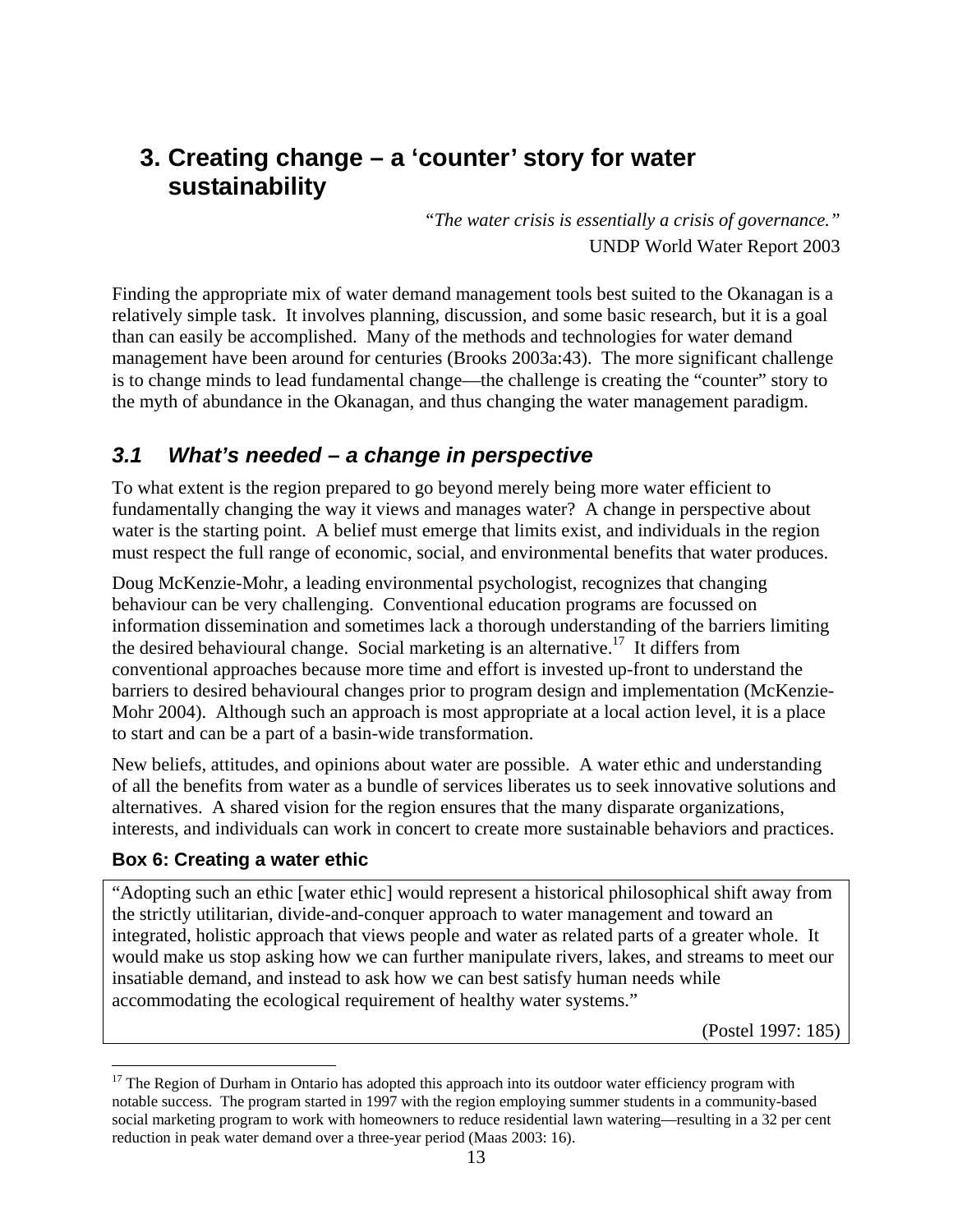Water conservation and living in harmony with our local watershed can become the norm, no longer a "regional success story" but instead "the way we do things around here"—and not just because it feels good, but because our future and our prosperity depend on it. It all starts with how we view and manage the most fundamental resource—water.

## *3.2 Who's involved – governance is more than just government*

Overcoming the inertia of the status quo in water management in the Basin is difficult but necessary. Implementation of a basin-wide, comprehensive and integrated approach will require action by many different players, including all orders of government, the private sector, nongovernment organizations, and individuals.

"Good" governance and leadership by publicly accountable authorities are critical to ensure desirable outcomes. Governance certainly refers to more than just government; it includes broader institutions, such as business and "civil society," and a full range of players who can creatively manage and accelerate the adoption of more sustainable water practices. However, government still has a critical role—especially as leaders signalling the importance of our water resources (Brandes and Ferguson 2004).

Governance must be adaptive and inclusive if it is to be successful at creating sustainable water solutions. Consensus among technical and scientific experts, resource managers and business leaders exists for the urgency of coordinated and collaborative action. This action must cross disciplines and organizations in order to deal with water sustainability challenges in the Okanagan Basin. Effective action will involve enhanced communication, ongoing research, and the development and use of more integrated approaches. This will also require professional, private, and public-sector commitments that involve risk-taking, leadership, innovation, and follow-through to implementation.<sup>18</sup>

Fundamentally, good governance and the challenge of developing sustainability requires input, commitment, and engagement by all members of society.

### *3.3 Getting there – a 'made in the Okanagan' approach*

Many opportunities to create a sustainable water future for the Okanagan are available. Solutions exist; the challenge is making them happen. The following identifies some of the key factors that will enable water demand management and adoption of a basin-wide, comprehensive and integrated "made in the Okanagan" approach:

- achieve a *shared vision* a shared vision for water sustainability must be created by people from all sectors with diverse backgrounds, skills and expertise from across the Basin;
- endorse *basin-wide thinking* a clear understanding that everything in the Basin is connected and that decisions and actions have impacts throughout the watershed;
- create *knowledge* about current and future supply limits; anticipated demands through population and economic growth; financial impacts of water shortages on social and

 $\overline{a}$ <sup>18</sup> Erik Karlsen personal communication December 22, 2004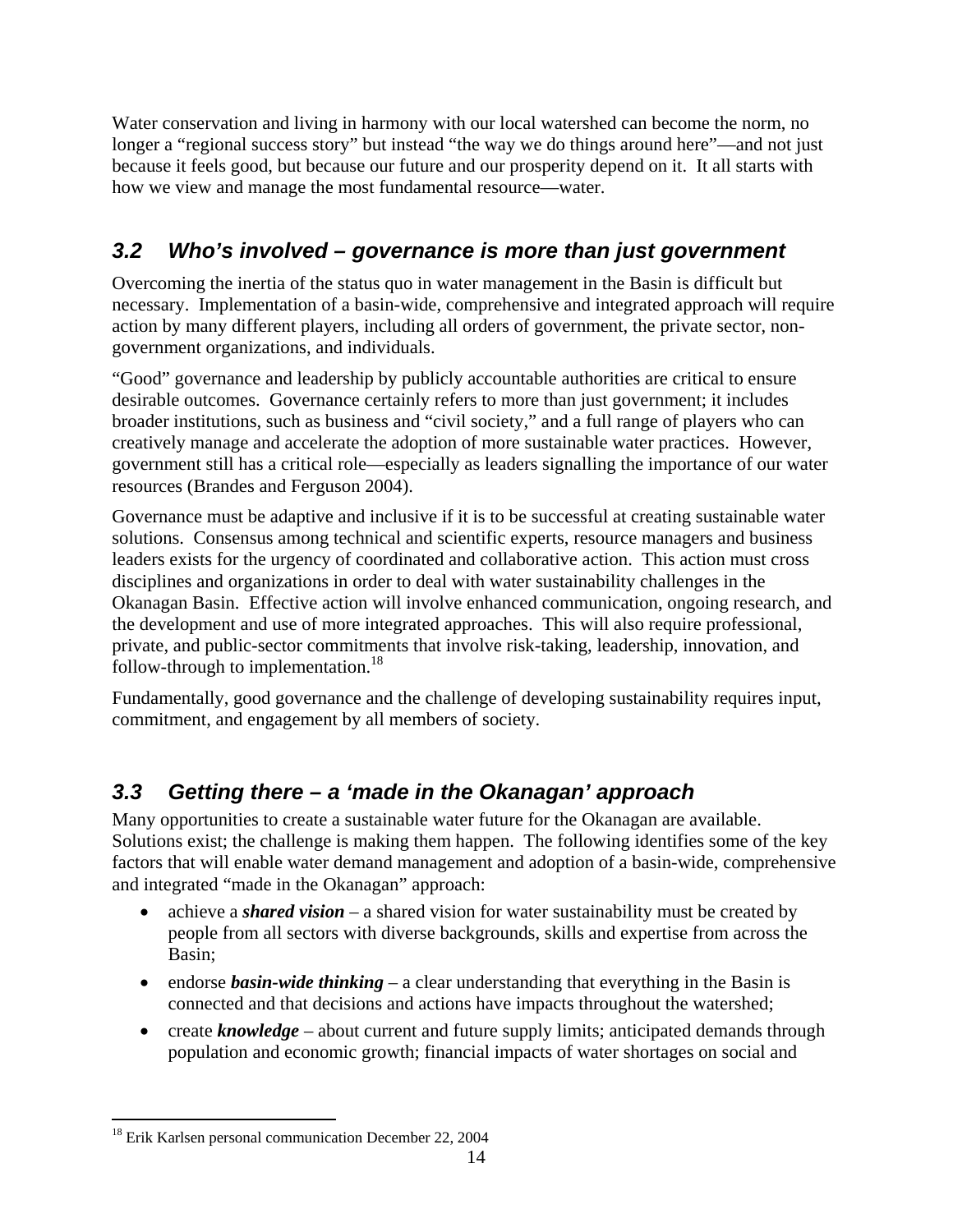economic well-being; ecological limits, and the implications of exceeding these limits on habitat and species: $19$ 

- choose *appropriate options* allows for tailored options to address specific local needs, starting with the appropriate suite of demand management measures to address water conservation for the region;
- commit to *standards and targets* clear expression of sector-specific performance standards and targets for conservation coupled with information about proven and practical ways of achieving these goals will promote success in achieving the targets;
- ensure *technical and financial support* technical support is needed to assist in moving to water-efficient practices and the financial support is critical to help share the risk and overcome start-up deterrents of water-efficient capital and operating practices;
- promote *early adopters* recognition of early and ongoing success embeds change and creates innovation;
- provide *incentives* both "the carrot" and "the stick" can promote appropriate choices, such as changing crops to low water options or switching grass to cash;
- embed *performance planning and adaptive management* clearly define performance targets and commitments to achieve these; then monitor and report on these commitments and successes from the Basin to the site level; and finally, adapt to changing conditions and make adjustments in response to experience. This allows for continual learning and new solutions for future problems; and,
- *educate, educate, educate* raises awareness and empowers people to be part of the solution. Relentless education about the benefits and potential of conservation and demand management is where to start, but ultimately we must educate about the critical need for a region wide water ethic. Specifically we must educate the end users, we must educate our leaders and we must educate our children for they are the future.

A social dilemma cannot be resolved with a technical solution. In the Okanagan, long-term water sustainability in the face of growing populations and a changing climate is a social dilemma and must be resolved with social solutions.

Social solutions entail a focus on the broader social and cultural contexts that shape attitudes and behaviors. To allow this requires institutions to creatively manage and accelerate the adoption of more sustainable solutions. These solutions must start from a paradigm that focuses not on managing watersheds, but managing people in watersheds—a paradigm that doesn't assume endless supply, dreaming up the large-scale technologies to harness it, but instead manages demand and uses innovation to ensure conservation.

Perspectives are changing. The science is clear. Solutions exist. The urgency for the region increases daily. The time for action is now. Changing the world one watershed at a time is the goal—for Canada, the Okanagan is the place to start.

 $\overline{a}$ 

<sup>&</sup>lt;sup>19</sup> Knowledge is more than just data, but data is necessary for knowledge to evolve—currently, many data gaps exist. Important information on streamflow levels, groundwater resources, water use by various end users and the state of conservation is urgently needed.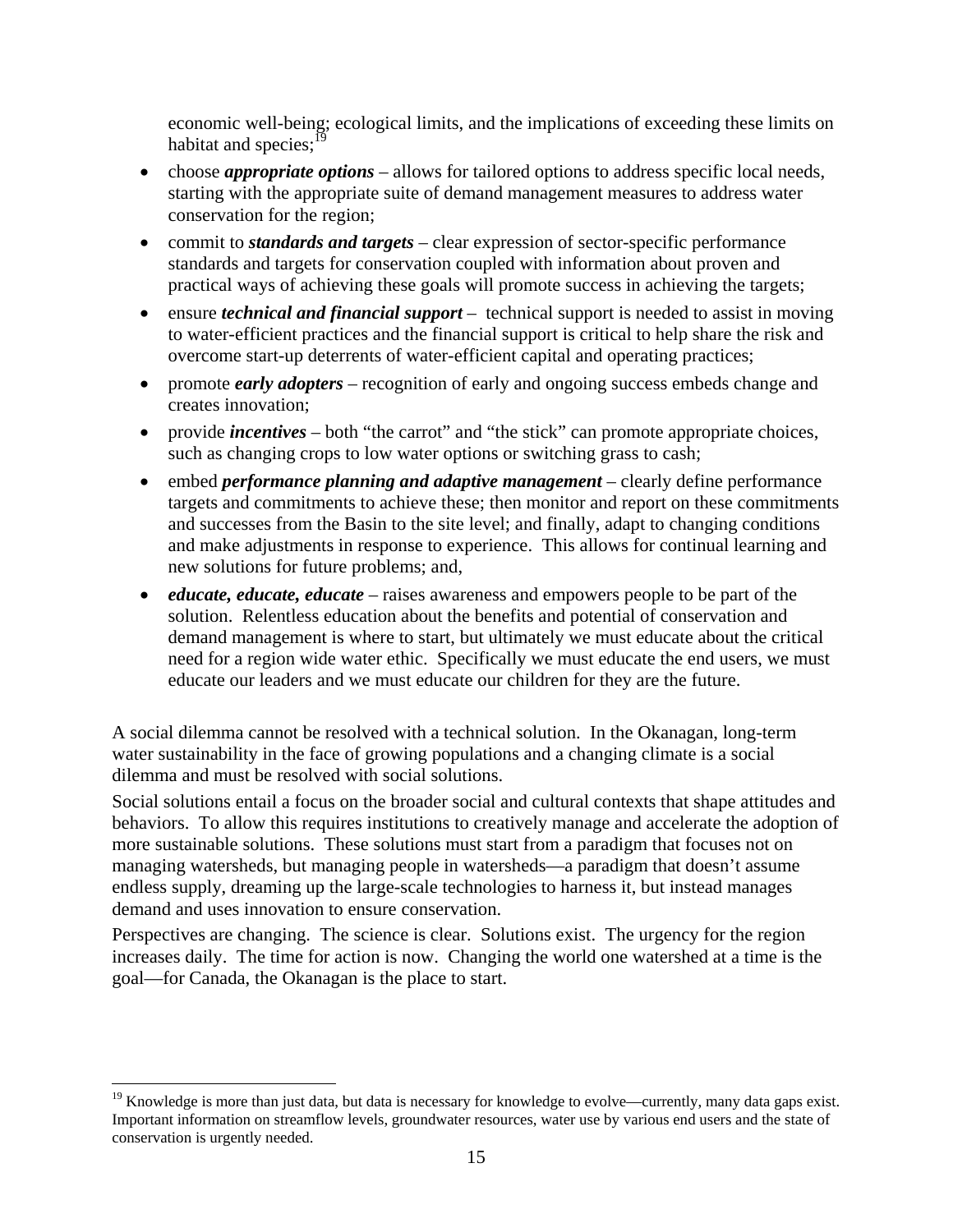# **4. Appendix**

### *Options for improving agricultural on-farm irrigation efficiency and crop productivity*

| Category      | Option                                                                                                               |
|---------------|----------------------------------------------------------------------------------------------------------------------|
| Institutional | Conservation coordinator<br>$\bullet$                                                                                |
|               | Conservation plan and program<br>٠                                                                                   |
|               | Policies for efficient on-farm water use and penalties for inefficient use<br>٠                                      |
| Educational   | On-farm water audits<br>$\bullet$                                                                                    |
|               | Field and workshop training programs<br>$\bullet$                                                                    |
|               | Training materials, workbooks, and software                                                                          |
|               | Newsletters and periodicals<br>$\bullet$                                                                             |
|               | Internet information networks and listservs<br>$\bullet$                                                             |
| Financial     | Conservation-oriented pricing<br>$\bullet$                                                                           |
|               | Water marketing<br>$\bullet$                                                                                         |
|               | Low-interest loans<br>$\bullet$                                                                                      |
|               | Grants and rebates for purchase of more efficient irrigation equipment<br>$\bullet$                                  |
|               | and tools                                                                                                            |
| Managerial    | On-farm water measurement (metering)<br>٠                                                                            |
|               | Soil moisture monitoring<br>٠                                                                                        |
|               | Irrigation scheduling<br>٠                                                                                           |
|               | Evaportranspiration rates and other data from weather station networks<br>$\bullet$                                  |
|               | Tailwater reuse<br>$\bullet$                                                                                         |
|               | <b>Conservation tillage</b><br>$\bullet$                                                                             |
|               | Canal and conveyance system lining and management<br>$\bullet$                                                       |
|               | Limited irrigation/dryland farming<br>$\bullet$                                                                      |
|               | Deficit irrigation<br>$\bullet$                                                                                      |
| Technical     | Laser-graded land levelling to allow more uniform application of water<br>$\bullet$                                  |
|               | Furrow diking to promote soil infiltration and minimize runoff<br>$\bullet$                                          |
|               | Low energy precision application (LEPA) to reduce water losses from<br>$\bullet$                                     |
|               | evaporation and wind drift                                                                                           |
|               | Surge irrigation to spread irrigation applications uniformly<br>$\bullet$                                            |
|               | Drip irrigation to reduce water losses from evaporation, increase crop<br>yields, and reduce chemical and energy use |
| Agronomic     | Enhanced precipitation capture (rainwater harvesting)<br>$\bullet$                                                   |
|               | Reduced evaporation through improved use of crop residues,<br>$\bullet$                                              |
|               | conservation tillage, and plant spacing                                                                              |
|               | Sequencing crops to optimize yields, given soil and water salinity<br>$\bullet$                                      |
|               | conditions                                                                                                           |
|               | Selection of native and drought-tolerant crops to match climate<br>٠                                                 |
|               | conditions and water quality                                                                                         |
|               | Breeding of water-efficient crop varieties                                                                           |
|               | (Vickers 2001: 342)                                                                                                  |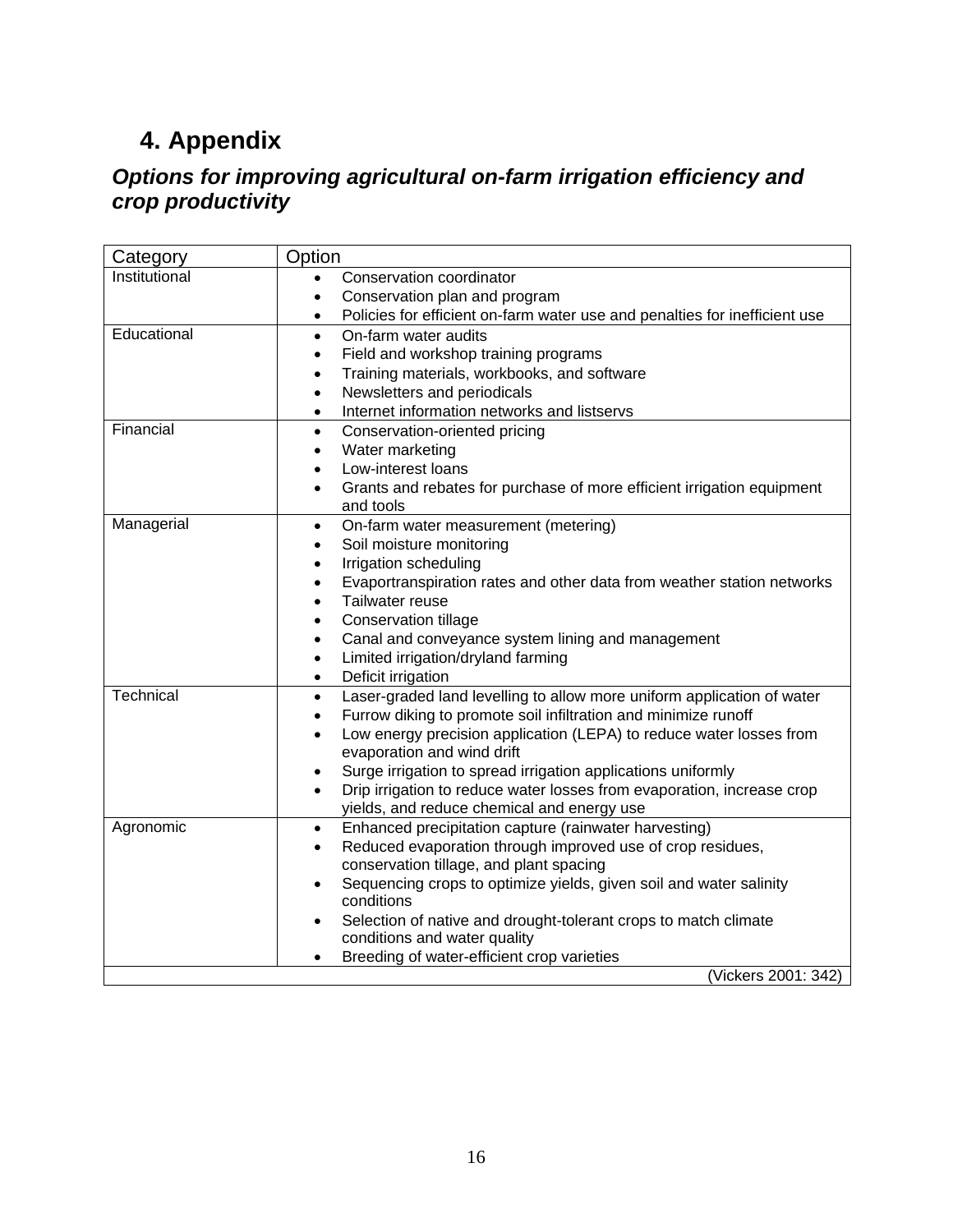# **5. References**

Brandes, O. M. and K. Ferguson (2003). Flushing the Future? Examining Urban Water Use in Canada. Victoria, University of Victoria -The POLIS Project on Ecological Governance.

Brandes, O. M. and K. Ferguson (2004). The Future in Every Drop: The benefits, barriers, and practice of urban water demand management in Canada. Victoria, The POLIS Project on Ecological Governance - University of Victoria**:** 65.

Brandes, O. M., K. Ferguson, M. M'Gonigle and C. Sandborn (Forthcoming). Facing a Watershed: Ecosystem governance and sustainable water management in Canada. Victoria, The POLIS Project on Ecological Governance at the University of Victoria.

Brandes, O. M. and T. Maas (2004). Developing Water Sustainability Through Urban Water Demand Management - Environment Canada Backgrounder. Victoria, The POLIS Project on Ecological Governance - University of Victoria**:** 50.

Brandes, O. M. and T. Maas (2004). Planning for an Uncertain Future. Municipal World. **July 2004**.

Brooks, D. B. (2003). "Against the Flow." Alternatives **29**(2): 29-33.

Brooks, D. B. (2003a). Another Path Not Taken: A Methodological Exploration of Water Soft Paths for Canada and Elsewhere. Ottawa, Friends of the Earth.

Brooks, D. B. and Peters (1988). Water: The Potential for Demand Management in Canada. Ottawa, Science Council of Canada.

Cohen, S. and K. Miller (2001). North America. Climate Change 2001: Impacts Adaptation and Vulnerability. J. McCarthy, O. Canziani, N. Leary, D. Dokken and K. White, Cambridge University Press**:** 735-800.

Cohen, S., D. Neilsen and R. Welbourn, Eds. (2004). Expanding the Dialogue on Climate Change & Water Management in the Okanagan Basin, British Columbia - Final Report, January 1, 2002 to June 30, 2004. Ottawa, Climate Change Action Fund.

deVries (2004). BC Water Conservation Survey, Ministry of Water Land and Air Protection. **2004**.

Dolan, A. H., R. D. Kreutzwiser and R. C. deLoe (2000). "Rural water use and conservation in southwestern Ontario." Journal of Soil and Water Conservation **55**(2): 161-171.

Environment Canada (2004). Threats to Water Availability in Canada. Burlington Ontario, National Water Research Institute**:** 128.

Fidell, M. and A. Wong (1999). Using Recycled Water for Agricultural Irrigation: City of Visalia and City of Santa Rosa. Sustainable Use of Water California Success Stories. L. Owens-